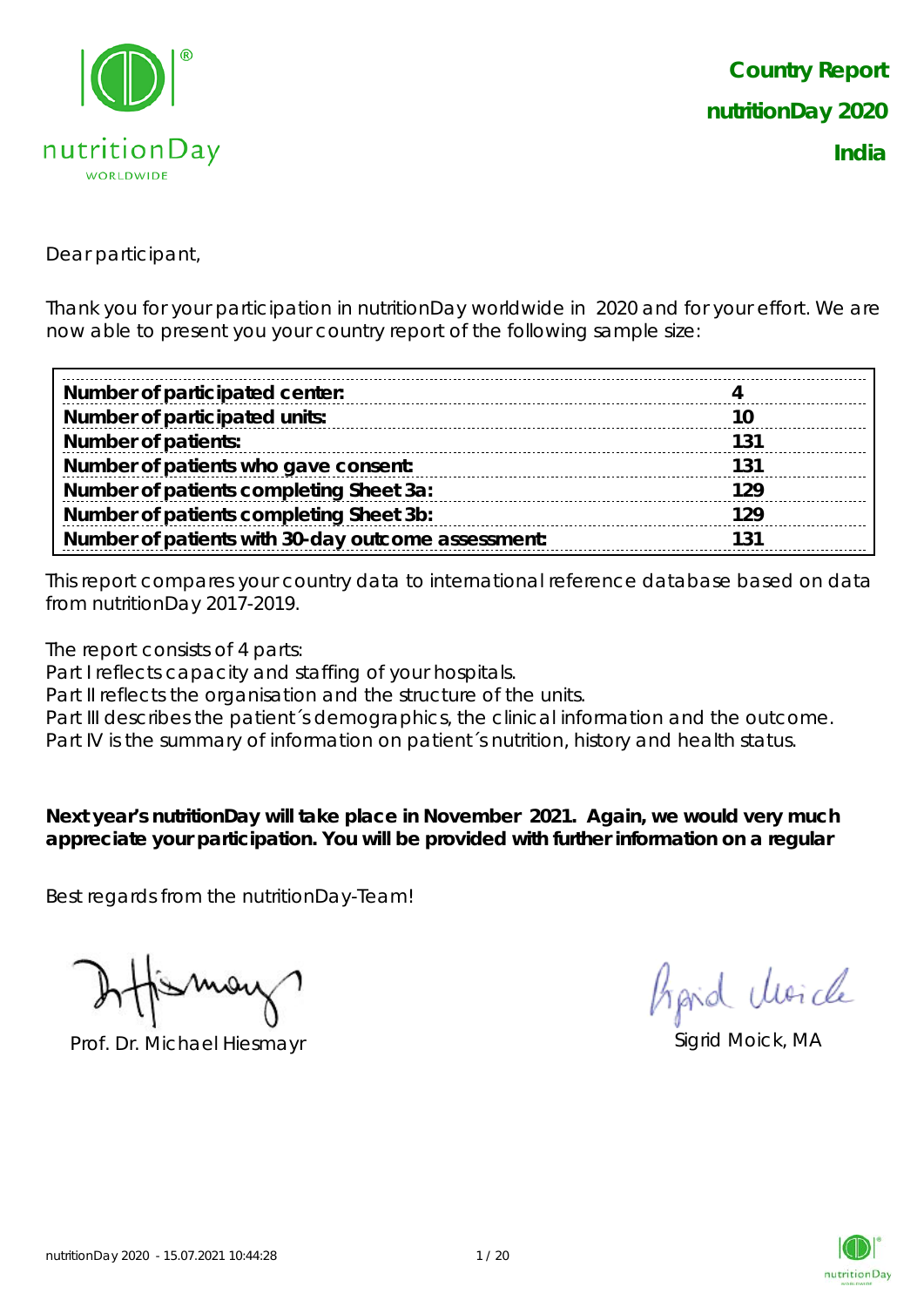## *I. Hospital capacity and staffing ("Hospital sheet")*

|                                                                                    | <b>YOUR RESULTS</b> | <b>REFERENCE RESULTS</b> |
|------------------------------------------------------------------------------------|---------------------|--------------------------|
| 1. Total number of beds in hospital                                                | 300 [300-350]       | 375 [213-715]            |
|                                                                                    |                     |                          |
| 2. Total number of admissions in the hospital last                                 | 10000 [1935-55748]  | 18870 [9512-38961]       |
| year                                                                               |                     |                          |
| 3. Total number of staff in the hospital                                           |                     |                          |
| <b>Total medical doctors</b>                                                       | 93 [66-220]         | 186 [90-417]             |
| <b>Medical specialists</b>                                                         | 100 [55-195]        | 124 [54-273]             |
| Medical non-specialists                                                            | 258 [258-258]       | 45 [19-116]              |
| <b>Nurses</b>                                                                      | 551 [304-863]       | 440 [208-910]            |
| <b>Dieticians</b>                                                                  | $7[6-8]$            | $5[1-10]$                |
| <b>Nutritionists</b>                                                               | $0[0-0]$            | $1[0-5]$                 |
| Pharmacists                                                                        | 27 [15-40]          | $8[4-24]$                |
| Kitchen staff                                                                      | 38 [34-46]          | 32 [15-62]               |
|                                                                                    |                     |                          |
| <b>Full time equivalent</b>                                                        |                     |                          |
| <b>Total medical doctors</b>                                                       | 75 [75-75]          | 175 [76-394]             |
| <b>Medical specialists</b>                                                         |                     | 121 [50-274]             |
| Medical non-specialists                                                            |                     | 45 [18-138]              |
| <b>Nurses</b>                                                                      | 166 [166-166]       | 380 [198-793]            |
| <b>Dieticians</b>                                                                  | $4[4-4]$            | $5[2-8]$                 |
| <b>Nutritionists</b>                                                               | $0[0-0]$            | $1[0-3]$                 |
| Pharmacists                                                                        | 18 [18-18]          | 7 [4-20]                 |
| Kitchen staff                                                                      | 37 [37-37]          | 30 [14-57]               |
|                                                                                    |                     |                          |
| 4. Does the hospital have a nutrition care strategy?                               | 4 (100%) Yes        | 439 (80.8%) Yes          |
|                                                                                    |                     |                          |
| 5. Which nutrition-related standards or routine activities exist in your hospital? |                     |                          |
| Nutrition training is available                                                    | 4 (80.0%) Yes       | 391 (72.0%) Yes          |
| Nutrition steering committee is available                                          | 3 (60.0%) Yes       | 328 (60.4%) Yes          |
| Quality indicators are recorded and reported to national<br>or regional level      | 2 (40.0%) Yes       | 229 (42.2%) Yes          |
| Quality indicators are used for internal benchmarking                              | 4 (80.0%) Yes       | 299 (55.1%) Yes          |
| Patient feedback about food and food service is collected<br>using a questionnaire | 4 (80.0%) Yes       | 415 (76.4%) Yes          |
| None                                                                               |                     | 32 (5.9%) Yes            |
| No answer given                                                                    | $1(20.0\%)$         |                          |

#### **6. Which codes are available /routinely used in your hospital for billing and reimbursement purposes?**

|  |  | <b>Codes available</b> |
|--|--|------------------------|
|--|--|------------------------|

Nutrition Support 2 (40.0%) Yes 296 (54.5%) Yes

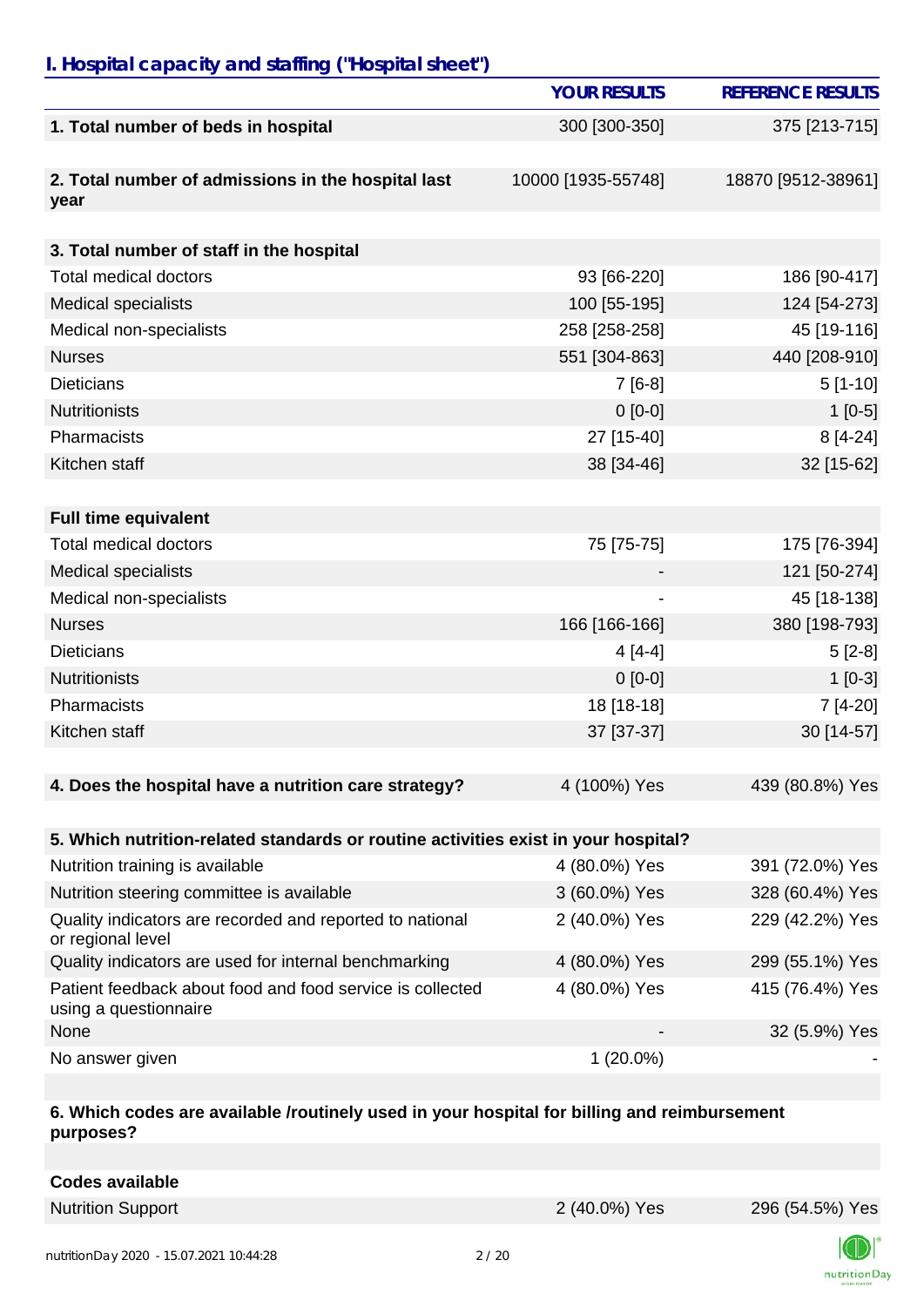| Oral nutrition supplements                                | 2 (40.0%) Yes | 219 (40.3%) Yes |
|-----------------------------------------------------------|---------------|-----------------|
| Parenteral nutrition                                      | 2 (40.0%) Yes | 349 (64.3%) Yes |
| <b>Enteral nutrition</b>                                  | 2 (40.0%) Yes | 327 (60.2%) Yes |
| Dietary counseling                                        | 3 (60.0%) Yes | 232 (42.7%) Yes |
| Specific dietary interventions                            |               | 178 (32.8%) Yes |
| Screening for malnutrition                                | 2 (40.0%) Yes | 195 (35.9%) Yes |
| <b>Risk of malnutrition</b>                               | 1 (20.0%) Yes | 160 (29.5%) Yes |
| Malnutrition (in general)                                 | 2 (40.0%) Yes | 262 (48.3%) Yes |
| Severity of malnutrition (i.e. mild, moderate, severe)    | 2 (40.0%) Yes | 251 (46.2%) Yes |
| No information available from billing/finance/controlling |               | 104 (19.2%) Yes |
| No answer given                                           |               |                 |
|                                                           |               |                 |
| <b>Codes routinely used</b>                               |               |                 |
| <b>Nutrition Support</b>                                  | 2 (40.0%) Yes | 264 (48.6%) Yes |
| Oral nutrition supplements                                | 2 (40.0%) Yes | 200 (36.8%) Yes |
| Parenteral nutrition                                      | 2 (40.0%) Yes | 326 (60.0%) Yes |
| <b>Enteral nutrition</b>                                  | 2 (40.0%) Yes | 310 (57.1%) Yes |
| Dietary counseling                                        | 3 (60.0%) Yes | 208 (38.3%) Yes |
| Specific dietary interventions                            |               | 160 (29.5%) Yes |
| Screening for malnutrition                                | 2 (40.0%) Yes | 162 (29.8%) Yes |
| <b>Risk of malnutrition</b>                               | 1 (20.0%) Yes | 138 (25.4%) Yes |
| Malnutrition (in general)                                 | 2 (40.0%) Yes | 238 (43.8%) Yes |
| Severity of malnutrition (i.e. mild, moderate, severe)    | 2 (40.0%) Yes | 218 (40.1%) Yes |
| No information available from billing/finance/controlling |               | 115 (21.2%) Yes |
| No answer given                                           |               |                 |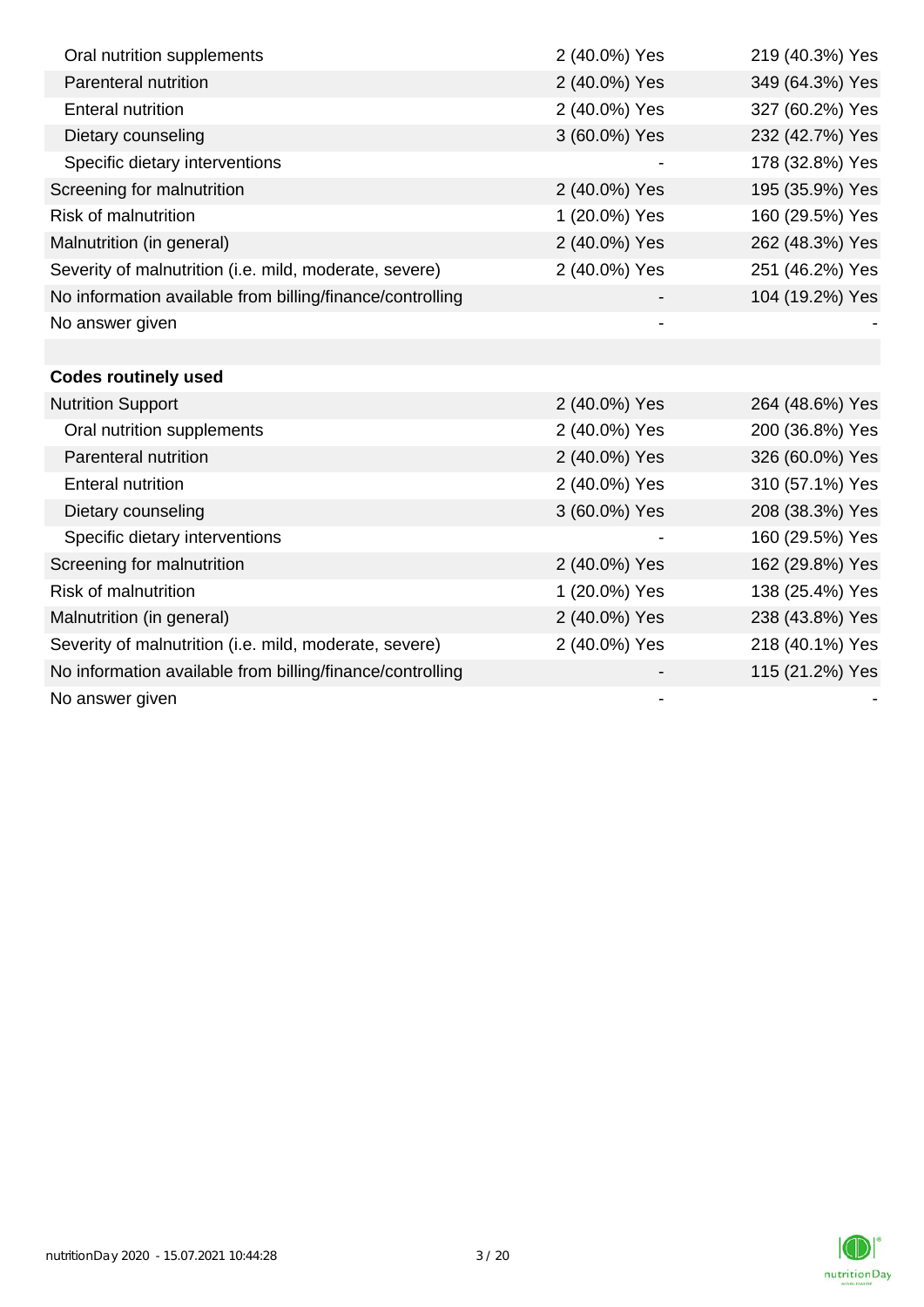# *II. Unit organisation and structures ("Sheet 1a/1b")*

|                                                                       | <b>YOUR RESULTS</b> | <b>REFERENCE RESULTS</b> |
|-----------------------------------------------------------------------|---------------------|--------------------------|
|                                                                       |                     |                          |
| Internal Medicine / General                                           | $1(10.0\%)$         | 20.5%                    |
| Internal Medicine / Cardiology                                        | $1(10.0\%)$         | 4.3%                     |
| Internal Medicine / Gastroenterology & hepatology                     | $2(20.0\%)$         | 7.6%                     |
| <b>Internal Medicine / Geriatrics</b>                                 |                     | 9.5%                     |
| Internal Medicine / Infectious diseases                               | $1(10.0\%)$         | 0.5%                     |
| Internal Medicine / Nephrology                                        |                     | 1.3%                     |
| Internal Medicine / Oncology (incl. radiotherapy)                     | $1(10.0\%)$         | 8.0%                     |
| Interdisciplinary                                                     |                     | 2.9%                     |
| Long term care                                                        |                     | 2.6%                     |
| Neurology                                                             |                     | 4.0%                     |
| Surgery / General                                                     |                     | 14.5%                    |
| Surgery/ Cardiac/Vascular/Thoracic                                    |                     | 1.8%                     |
| Surgery / Neurosurgery                                                |                     | 0.7%                     |
| Surgery / Orthopedic                                                  | $1(10.0\%)$         | 3.5%                     |
| Trauma                                                                | $\overline{a}$      | 0.6%                     |
| Ear Nose Throat (ENT)                                                 |                     | 1.4%                     |
| Gynecology / Obstetrics                                               | $\overline{a}$      | 1.6%                     |
| Pediatrics                                                            |                     | 0.4%                     |
| Psychiatry                                                            |                     | 1.0%                     |
| <b>Others</b>                                                         | $3(30.0\%)$         | 13.2%                    |
|                                                                       |                     |                          |
| 2. Number of registered inpatients at noon                            | 20 [18-39]          | 24 [18-31]               |
|                                                                       |                     |                          |
| 3. Total bed capacity of the unit                                     | 84 [57-111]         | 29 [24-38]               |
|                                                                       |                     |                          |
| 4. Number of each type of staff in the unit for TODAY's morning shift |                     |                          |
|                                                                       |                     |                          |
| <b>Fully trained</b>                                                  |                     |                          |
| Medical doctors                                                       | 24 [16-32]          | $3[2-7]$                 |
| <b>Nurses</b>                                                         | 65 [48-83]          | $4[3-7]$                 |
| Nursing aides                                                         | 30 [10-30]          | $2[1-3]$                 |
| <b>Dieticians</b>                                                     | $7 [7-7]$           | $1[0-1]$                 |
| <b>Nutritionists</b>                                                  | $1[1-1]$            | $0[0-1]$                 |
| Administrative staff                                                  | $6[6-6]$            | $1[0-1]$                 |
| Other staff involved in patient care                                  | 10 [10-10]          | $1[0-3]$                 |
|                                                                       |                     |                          |
| In training                                                           |                     |                          |
| Medical doctors                                                       | $0 [0-0]$           | $1[0-3]$                 |
| <b>Medical students</b>                                               | $0 [0-0]$           | $0[0-2]$                 |
| <b>Nurses</b>                                                         | $0 [0-0]$           | $1[0-2]$                 |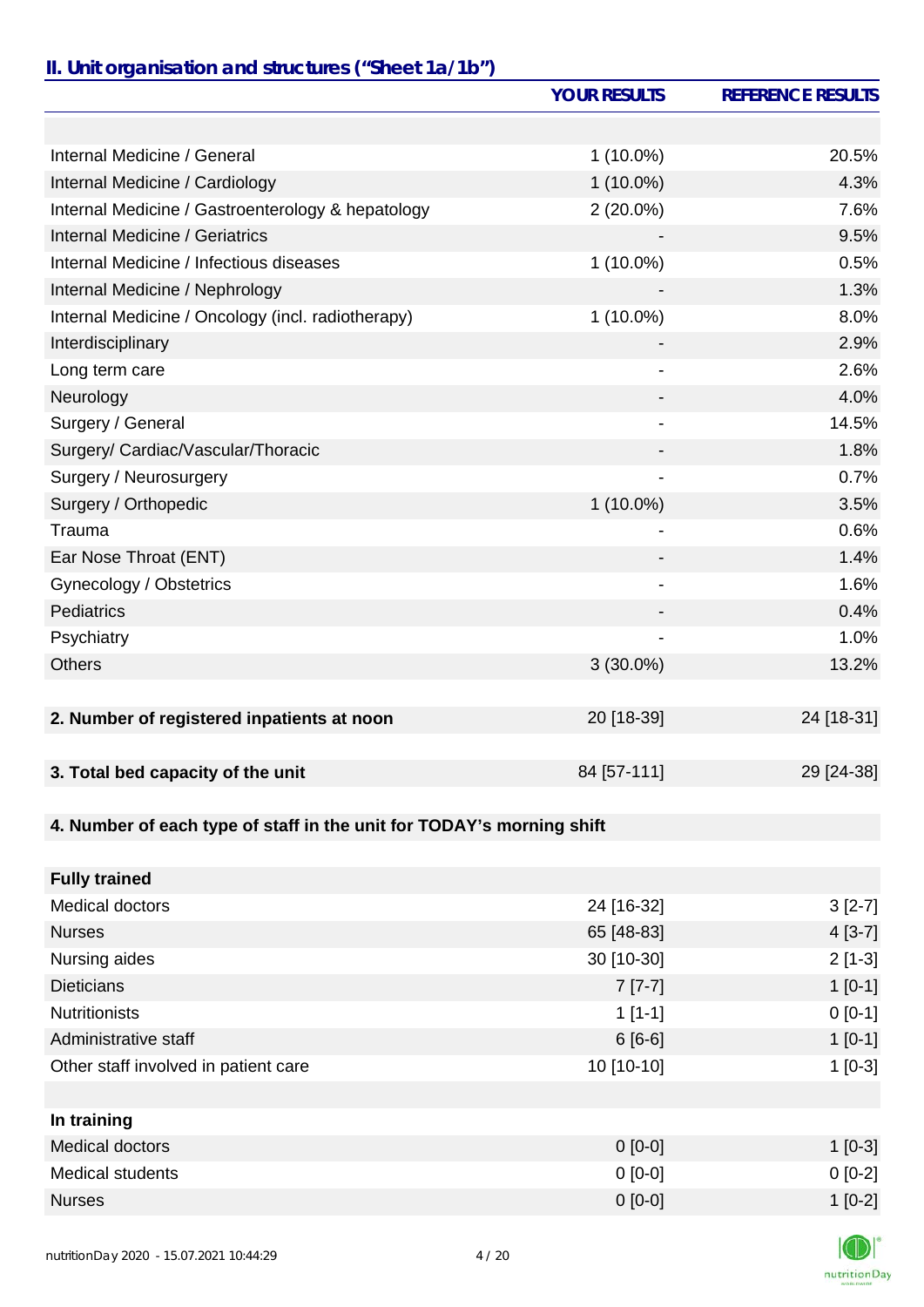| Nursing aides                                                                                       | $0 [0-0]$     | $0[0-1]$         |
|-----------------------------------------------------------------------------------------------------|---------------|------------------|
| <b>Dieticians</b>                                                                                   | $0 [0-0]$     | $0 [0-0]$        |
| <b>Nutritionists</b>                                                                                | $0 [0-0]$     | $0[0-0]$         |
| Other staff involved in patient care                                                                | 10 [8-10]     | $0 [0-0]$        |
|                                                                                                     |               |                  |
| 5. Is there a nutrition support team in your hospital<br>available?                                 | 8 (100%) Yes  | 936 (81.4%) Yes  |
| 6. Does the unit have a nutrition care strategy?                                                    | 8 (100%) Yes  | 890 (77.4%) Yes  |
|                                                                                                     |               |                  |
| 7. Is there a person in your unit responsible for<br>nutrition care?                                | 8 (100%) Yes  | 831 (72.3%) Yes  |
| 8. Is there a dietician, nutritionist or dietetic assistant<br>available for your unit?             | 8 (100%) Yes  | 1155 (90.1%) Yes |
| 9. Is specific staff responsible for providing feeding<br>assistance to patients during meal times? | 7 (87.5%) Yes | 662 (57.6%) Yes  |
| 10. How do you MAINLY screen/monitor patients for<br>malnutrition?                                  |               |                  |
| At admission                                                                                        |               |                  |
| No routine screening                                                                                | -             | 101 (7.5%) Yes   |
| No fixed criteria                                                                                   |               | 13 (0.97%) Yes   |
| Experience / visual assessment only                                                                 |               | 85 (6.3%) Yes    |
| Weighing / BMI only                                                                                 | 1 (10.0%) Yes | 193 (14.3%) Yes  |
| Nutritional Risk Screening (NRS) 2002                                                               |               | 455 (33.8%) Yes  |
| <b>Malnutrition Universal Screening Tool (MUST)</b>                                                 | 1 (10.0%) Yes | 86 (6.4%) Yes    |
| Malnutrition Screening tool (MST)                                                                   |               | 94 (7.0%) Yes    |
| <b>SNAQ</b>                                                                                         | 1 (10.0%) Yes | 27 (2.0%) Yes    |
| Other formal tool                                                                                   | 5 (50.0%) Yes | 218 (16.2%) Yes  |
| I do not know                                                                                       |               | 10 (0.74%) Yes   |
| Missing                                                                                             | $2(20.0\%)$   | 64 (4.8%)        |
|                                                                                                     |               |                  |
| <b>During hospital stay</b>                                                                         |               |                  |
| No routine monitoring                                                                               |               | 120 (8.9%) Yes   |
| No fixed criteria                                                                                   |               | 101 (7.5%) Yes   |
| Experience / visual assessment only                                                                 |               | 212 (15.8%) Yes  |
| Weighing / BMI only                                                                                 | 1 (10.0%) Yes | 438 (32.5%) Yes  |
| Other formal tool                                                                                   | 7 (70.0%) Yes | 378 (28.1%) Yes  |
| I do not know                                                                                       |               | 33 (2.5%) Yes    |
| Missing                                                                                             | $2(20.0\%)$   | 64 (4.8%)        |
|                                                                                                     |               |                  |
| 11a. Do you routinely use guidelines or standards for<br>nutrition care?                            | 8 (100%) Yes  | 954 (85.2%) Yes  |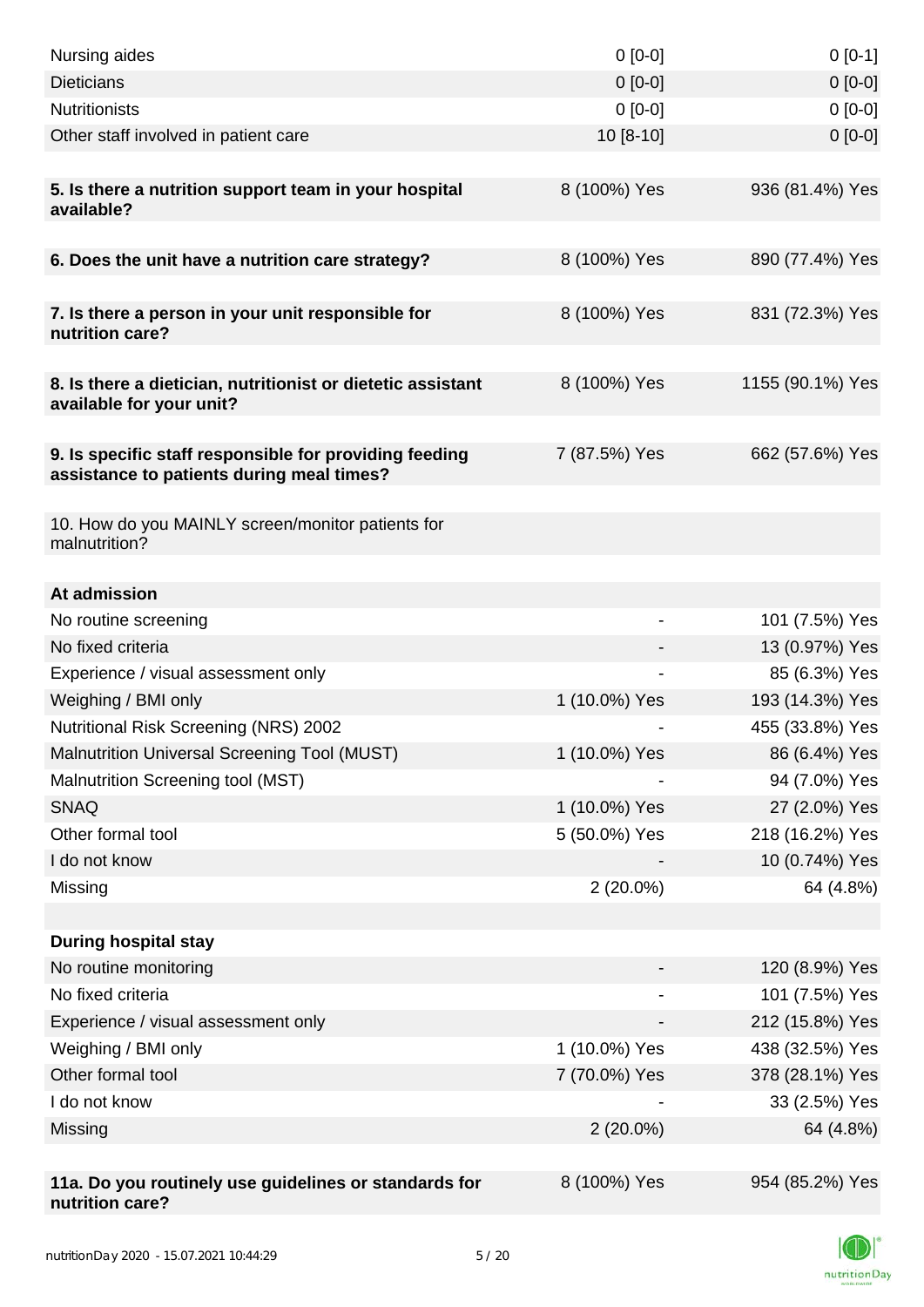| 11b. If yes, which one is mainly used?   |                 |
|------------------------------------------|-----------------|
| International guidelines<br>8 (100%) Yes | 266 (27.9%) Yes |
|                                          | 148 (15.5%) Yes |
| Standards on hospital level              | 355 (37.2%) Yes |
| Standards on unit level                  | 58 (6.1%) Yes   |
| Individual patient nutrition care plans  | 111 (11.6%) Yes |
|                                          | 8 (0.84%) Yes   |
|                                          | $8(0.84\%)$     |
|                                          |                 |

# **12. What is routinely done in your unit for given patient groups?**

| At risk                                                    |               |                 |
|------------------------------------------------------------|---------------|-----------------|
| Watchful waiting                                           | 2 (20.0%) Yes | 355 (26.4%) Yes |
| Discuss nutrition care activities during ward rounds       | 2 (20.0%) Yes | 572 (42.5%) Yes |
| Develop an individual nutrition care plan                  | 1 (10.0%) Yes | 675 (50.1%) Yes |
| Initiate treatment / nutrition intervention                | 1 (10.0%) Yes | 739 (54.9%) Yes |
| Consult a nutrition expert (dietician, nutritionist, etc.) | 1 (10.0%) Yes | 739 (54.9%) Yes |
| Consult a medical professional                             | 2 (20.0%) Yes | 472 (35.1%) Yes |
| Calculate energy requirements                              | 1 (10.0%) Yes | 593 (44.1%) Yes |
| Calculate protein requirements                             | 1 (10.0%) Yes | 574 (42.6%) Yes |
|                                                            |               |                 |
| <b>Malnourished</b>                                        |               |                 |
| Watchful waiting                                           | 1 (10.0%) Yes | 252 (18.7%) Yes |
| Discuss nutrition care activities during ward rounds       | 2 (20.0%) Yes | 614 (45.6%) Yes |
| Develop an individual nutrition care plan                  | 1 (10.0%) Yes | 739 (54.9%) Yes |
| Initiate treatment / nutrition intervention                | 1 (10.0%) Yes | 797 (59.2%) Yes |
| Consult a nutrition expert (dietician, nutritionist, etc.) | 1 (10.0%) Yes | 729 (54.2%) Yes |
| Consult a medical professional                             | 2 (20.0%) Yes | 540 (40.1%) Yes |
| Calculate energy requirements                              | 1 (10.0%) Yes | 686 (51.0%) Yes |
| Calculate protein requirements                             | 1 (10.0%) Yes | 670 (49.8%) Yes |
|                                                            |               |                 |
| <b>Every patient</b>                                       |               |                 |
| Watchful waiting                                           | 7 (70.0%) Yes | 668 (49.6%) Yes |
| Discuss nutrition care activities during ward rounds       | 7 (70.0%) Yes | 331 (24.6%) Yes |
| Develop an individual nutrition care plan                  | 7 (70.0%) Yes | 220 (16.3%) Yes |
| Initiate treatment / nutrition intervention                | 7 (70.0%) Yes | 173 (12.9%) Yes |
| Consult a nutrition expert (dietician, nutritionist, etc.) | 8 (80.0%) Yes | 256 (19.0%) Yes |
| Consult a medical professional                             | 7 (70.0%) Yes | 267 (19.8%) Yes |
| Calculate energy requirements                              | 7 (70.0%) Yes | 166 (12.3%) Yes |
| Calculate protein requirements                             | 7 (70.0%) Yes | 148 (11.0%) Yes |
|                                                            |               |                 |

#### **Never**

Watchful waiting  $95 (7.1\%)$  Yes

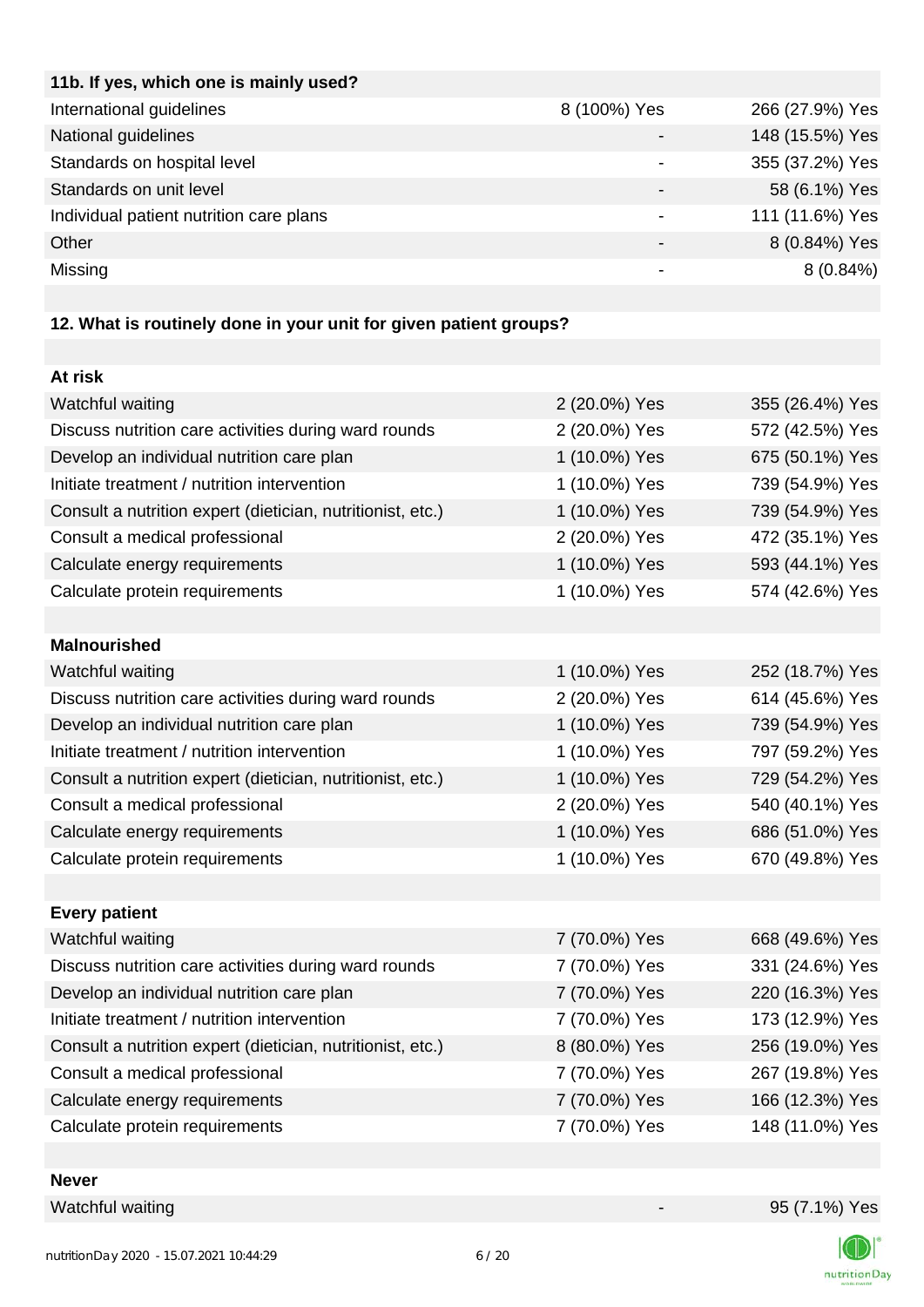| Discuss nutrition care activities during ward rounds               |                              | 58 (4.3%) Yes    |
|--------------------------------------------------------------------|------------------------------|------------------|
| Develop an individual nutrition care plan                          |                              | 40 (3.0%) Yes    |
| Initiate treatment / nutrition intervention                        | $\qquad \qquad \blacksquare$ | 22 (1.6%) Yes    |
| Consult a nutrition expert (dietician, nutritionist, etc.)         | -                            | 20 (1.5%) Yes    |
| Consult a medical professional                                     | -                            | 124 (9.2%) Yes   |
| Calculate energy requirements                                      |                              | 120 (8.9%) Yes   |
| Calculate protein requirements                                     |                              | 139 (10.3%) Yes  |
|                                                                    |                              |                  |
| I do not know                                                      |                              |                  |
| Watchful waiting                                                   |                              | 70 (5.2%) Yes    |
| Discuss nutrition care activities during ward rounds               | -                            | 49 (3.6%) Yes    |
| Develop an individual nutrition care plan                          |                              | 43 (3.2%) Yes    |
| Initiate treatment / nutrition intervention                        |                              | 37 (2.7%) Yes    |
| Consult a nutrition expert (dietician, nutritionist, etc.)         |                              | 39 (2.9%) Yes    |
| Consult a medical professional                                     |                              | 96 (7.1%) Yes    |
| Calculate energy requirements                                      |                              | 68 (5.1%) Yes    |
| Calculate protein requirements                                     |                              | 75 (5.6%) Yes    |
|                                                                    |                              |                  |
| 13. When do you routinely weigh your patients?                     |                              |                  |
| at admission                                                       | 3 (30.0%) Yes                | 878 (65.2%) Yes  |
| Within 24 hours                                                    | 4 (40.0%) Yes                | 203 (15.1%) Yes  |
| Within 48 hours                                                    |                              | 74 (5.5%) Yes    |
| Within 72 hours                                                    |                              | 32 (2.4%) Yes    |
| Every week                                                         | 2 (20.0%) Yes                | 631 (46.9%) Yes  |
| Occasionally                                                       |                              | 153 (11.4%) Yes  |
| When requested                                                     | 3 (30.0%) Yes                | 707 (52.5%) Yes  |
| At discharge                                                       | 1 (10.0%) Yes                | 65 (4.8%) Yes    |
| <b>Never</b>                                                       |                              | 12 (0.89%) Yes   |
| I do not know                                                      |                              | 8 (0.59%) Yes    |
| No answer given                                                    |                              | 64 (4.8%)        |
|                                                                    |                              |                  |
| 14. What do you do to support adequate food intake of patients?    |                              |                  |
| Offer additional meals or in between snacks                        | 8 (80.0%) Yes                | 1043 (77.5%) Yes |
| Offer meal choices                                                 | 8 (80.0%) Yes                | 989 (73.5%) Yes  |
| Offer different portion sizes                                      | 8 (80.0%) Yes                | 900 (66.9%) Yes  |
| Consider food presentation                                         | 7 (70.0%) Yes                | 460 (34.2%) Yes  |
| Change food texture/consistency as needed                          | 8 (80.0%) Yes                | 1106 (82.2%) Yes |
| Consider patient problems with eating and drinking                 | 8 (80.0%) Yes                | 1111 (82.5%) Yes |
| Ensure that mealtimes are undisturbed/protected<br>mealtime policy | 3 (30.0%) Yes                | 399 (29.6%) Yes  |
| Promote positive eating environment                                | 5 (50.0%) Yes                | 493 (36.6%) Yes  |
| Consider cultural/religious preferences                            | 8 (80.0%) Yes                | 999 (74.2%) Yes  |
| Consider patient allergies / intolerances                          | 8 (80.0%) Yes                | 1163 (86.4%) Yes |
| Other                                                              | 1 (10.0%) Yes                | 101 (7.5%) Yes   |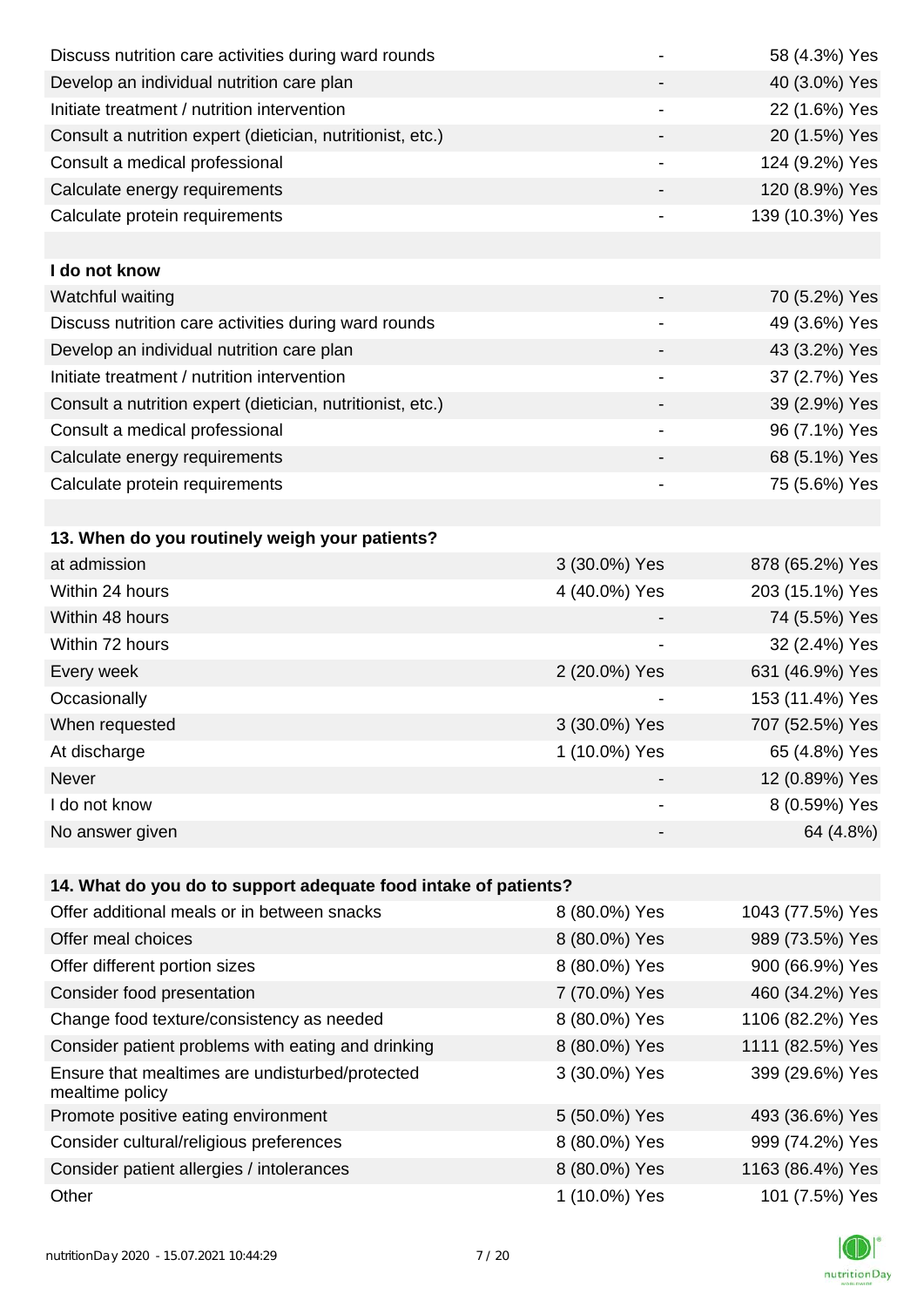| I do not know                                                                        |               | 23 (1.7%) Yes                      |
|--------------------------------------------------------------------------------------|---------------|------------------------------------|
| No answer given                                                                      | $2(20.0\%)$   | 64 (4.8%)                          |
| 15. Which nutrition-related standards or routine activities exist in your unit?      |               |                                    |
| Nutrition training is available                                                      | 8 (80.0%) Yes | 772 (57.4%) Yes                    |
| Reporting of nutrition related information to hospital<br>managers                   | 8 (80.0%) Yes | 544 (40.4%) Yes                    |
| Quality indicators are recorded and reported to national<br>or regional level        | 6 (60.0%) Yes | 422 (31.4%) Yes                    |
| Quality indicators are used for internal benchmarking                                | 8 (80.0%) Yes | 494 (36.7%) Yes                    |
| Patient feedback about food and food service is collected<br>using a questionnaire   | 7 (70.0%) Yes | 805 (59.8%) Yes                    |
| None                                                                                 |               | 38 (2.8%) Yes                      |
| I do not know                                                                        |               | 59 (4.4%) Yes                      |
| No answer given                                                                      | $2(20.0\%)$   | 196 (14.6%)                        |
|                                                                                      |               |                                    |
| 16. At admission what is asked and documented?                                       |               |                                    |
| Change in weight                                                                     | 8 (80.0%) Yes | 985 (73.2%) Yes                    |
| Eating habits/difficulties                                                           | 8 (80.0%) Yes | 932 (69.2%) Yes                    |
| Nutrition before admission                                                           | 8 (80.0%) Yes | 746 (55.4%) Yes                    |
| None                                                                                 |               | 20 (1.5%) Yes                      |
| I do not know                                                                        |               | 39 (2.9%) Yes                      |
| No answer given                                                                      | $2(20.0\%)$   | 196 (14.6%)                        |
| 17. On what forms is there a specific part about eating, nutrition or malnutrition?  |               |                                    |
|                                                                                      |               |                                    |
| a. Patient Record has a section for                                                  |               |                                    |
| indicating if the patient is malnourished or at risk of<br>malnutrition              | 8 (80.0%) Yes | 965 (71.7%) Yes                    |
| nutrition treatment                                                                  | 6 (60.0%) Yes | 759 (56.4%) Yes                    |
| None                                                                                 |               | 53 (3.9%) Yes                      |
| I do not know                                                                        |               | 40 (3.0%) Yes                      |
|                                                                                      |               |                                    |
| b. Discharge Letter                                                                  |               |                                    |
| summarizes nutrition treatment received during stay                                  | 7 (70.0%) Yes | 573 (42.6%) Yes                    |
| makes future nutrition-related recommendations                                       | 6 (60.0%) Yes | 775 (57.6%) Yes                    |
| None                                                                                 |               | 112 (8.3%) Yes                     |
| I do not know                                                                        |               | 136 (10.1%) Yes                    |
| 18. Do you provide brochures about malnutrition to<br>at risk/malnourished patients? | 2 (28.6%) Yes | 475 (44.9%) Yes                    |
| 19. Who filled in this sheet?                                                        |               |                                    |
| Head staff                                                                           |               |                                    |
| Dietician                                                                            |               | 369 (27.4%) Yes                    |
| <b>Nurse</b>                                                                         | 8 (80.0%) Yes | 641 (47.6%) Yes<br>339 (25.2%) Yes |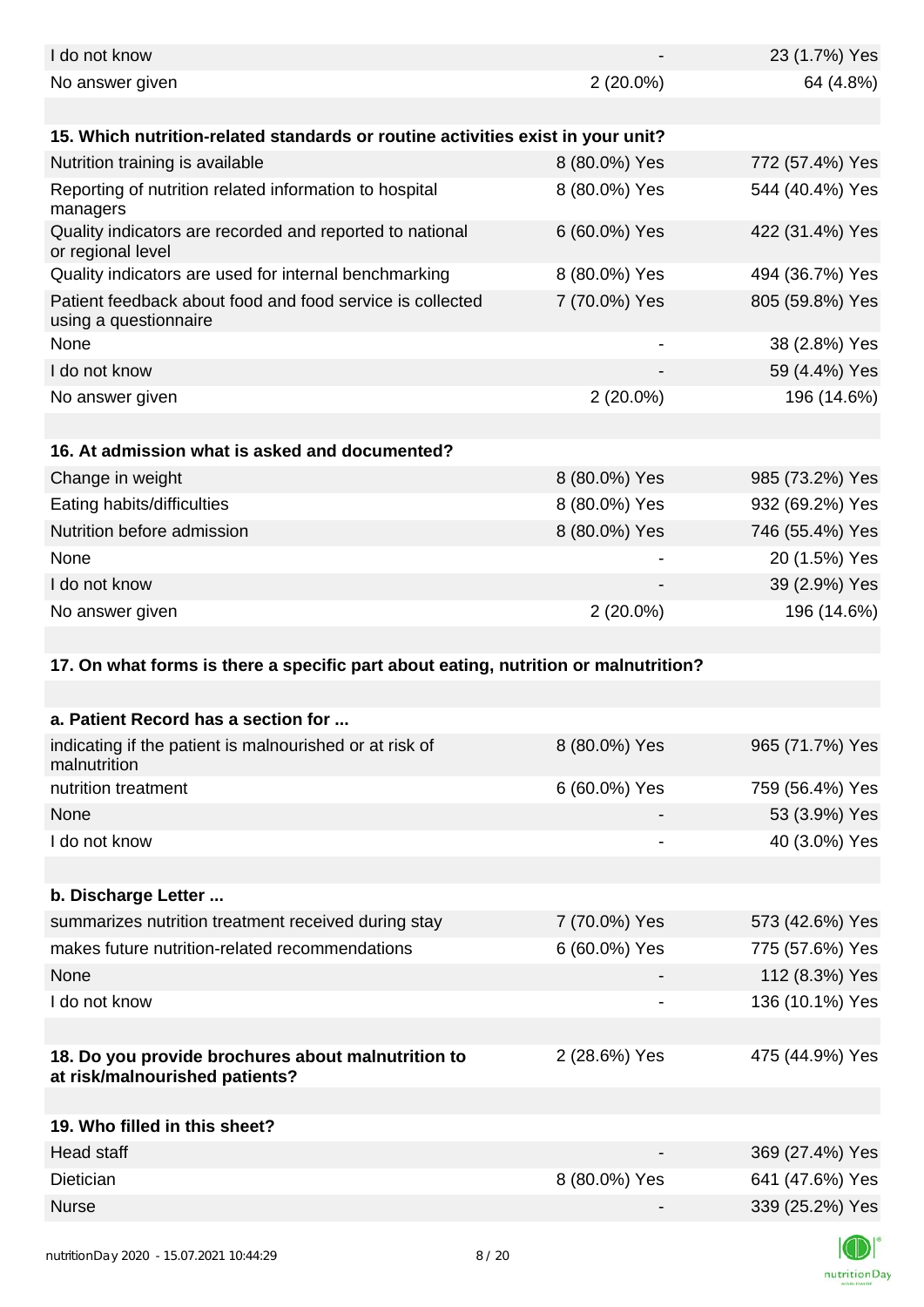| Physician            | $\overline{\phantom{0}}$ | 140 (10.4%) Yes |
|----------------------|--------------------------|-----------------|
| Administrative staff | $\overline{\phantom{0}}$ | 22 (1.6%) Yes   |
| Other                |                          | 87 (6.5%) Yes   |
| None                 | $\blacksquare$           |                 |
| I do not know        |                          | 16 (1.2%) Yes   |

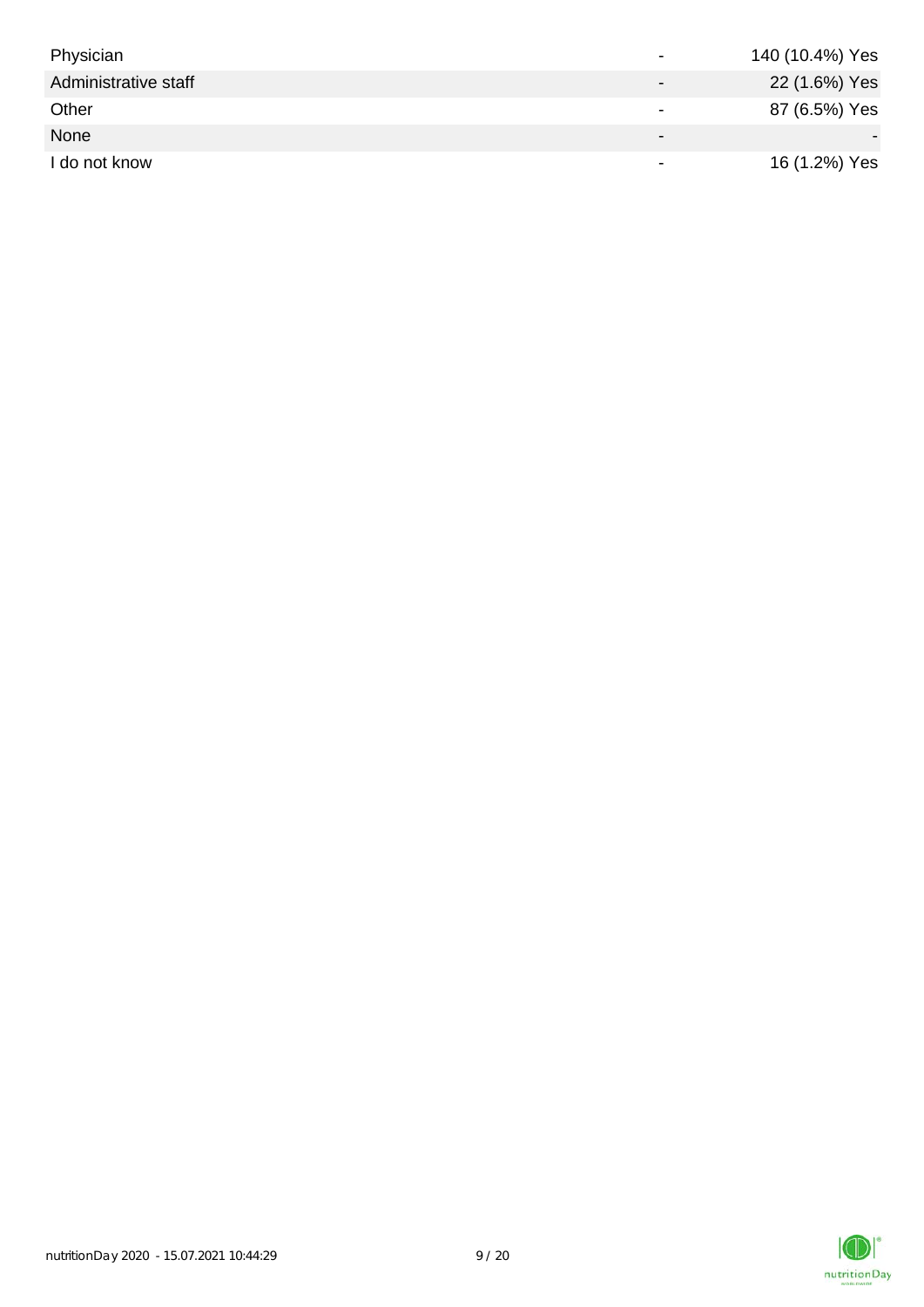|                                                                                         | <b>YOUR RESULTS</b>      | <b>REFERENCE RESULTS</b> |
|-----------------------------------------------------------------------------------------|--------------------------|--------------------------|
|                                                                                         |                          |                          |
| Total                                                                                   | 131                      | 24938                    |
| Age                                                                                     | 56 [46-67]               | 67 [52-79]               |
| Female                                                                                  | 53 (40.5%)               | 12350 (49.5%)            |
| Weight                                                                                  | 68.5±19.9                | 70.6±18.8                |
| Height                                                                                  | $162 + 8$                | $166 + 10$               |
| <b>BMI</b>                                                                              | $25.5 + 5.4$             | $25.6 + 5.9$             |
|                                                                                         |                          |                          |
| 1. This hospital admission was                                                          |                          |                          |
| planned                                                                                 | 77 (58.8%)               | 8897 (35.7%)             |
| an emergency                                                                            | 54 (41.2%)               | 14095 (56.5%)            |
| I do not know                                                                           |                          | 1946 (7.8%)              |
| No answer given                                                                         |                          |                          |
|                                                                                         |                          |                          |
| 2a. Diagnosis at admission                                                              |                          |                          |
| 0100 Infectious and parasitic diseases                                                  | 6(4.6%)                  | 2401 (9.6%)              |
| 0200 Neoplasms                                                                          | 26 (19.8%)               | 4540 (18.2%)             |
| 0300 Blood and bloodforming organs and the immune<br>mechanism                          | $4(3.1\%)$               | 1745 (7.0%)              |
| 0400 Endocrine, nutritional and metabolic diseases                                      | 24 (18.3%)               | 3135 (12.6%)             |
| 0500 Mental health                                                                      |                          | 1229 (4.9%)              |
| 0600 Nervous system                                                                     | 10 (7.6%)                | 2384 (9.6%)              |
| 0700 Eye and adnexa                                                                     | 1(0.76%)                 | 314 (1.3%)               |
| 0800 Ear and mastoid process                                                            |                          | 143 (0.57%)              |
| 0900 Circulatory system                                                                 | 22 (16.8%)               | 5456 (21.9%)             |
| 1000 Respiratory system                                                                 | 22 (16.8%)               | 3828 (15.4%)             |
| 1100 Digestive system                                                                   | $8(6.1\%)$               | 6160 (24.7%)             |
| 1200 Skin and subcutaneous tissue                                                       | 2(1.5%)                  | 1185 (4.8%)              |
| 1300 Musculoskeletal system and connective tissue                                       | 21 (16.0%)               | 4086 (16.4%)             |
| 1400 Genitourinary system                                                               | $8(6.1\%)$               | 2781 (11.2%)             |
| 1500 Pregnancy, childbirth and the puerperium                                           |                          | 294 (1.2%)               |
| 1600 Conditions originating in the perinatal period                                     |                          | 55 (0.22%)               |
| 1700 Congenital/chromosomal abnormalities                                               |                          | 57 (0.23%)               |
| 1800 Symptoms, signs, abnormal clinical/lab findings                                    | 3(2.3%)                  | 1374 (5.5%)              |
| 1900 Injury, poisoning                                                                  |                          | 699 (2.8%)               |
| 2000 External causes of morbidity and mortality (e.g.<br>transport accidents, assaults) | 1(0.76%)                 | 760 (3.0%)               |
| 2100 Factors influencing health status and contact with<br>health services              | $\overline{\phantom{a}}$ | 967 (3.9%)               |
| No answer given                                                                         |                          |                          |

### **3. Which conditions/comorbidities does this patient have?**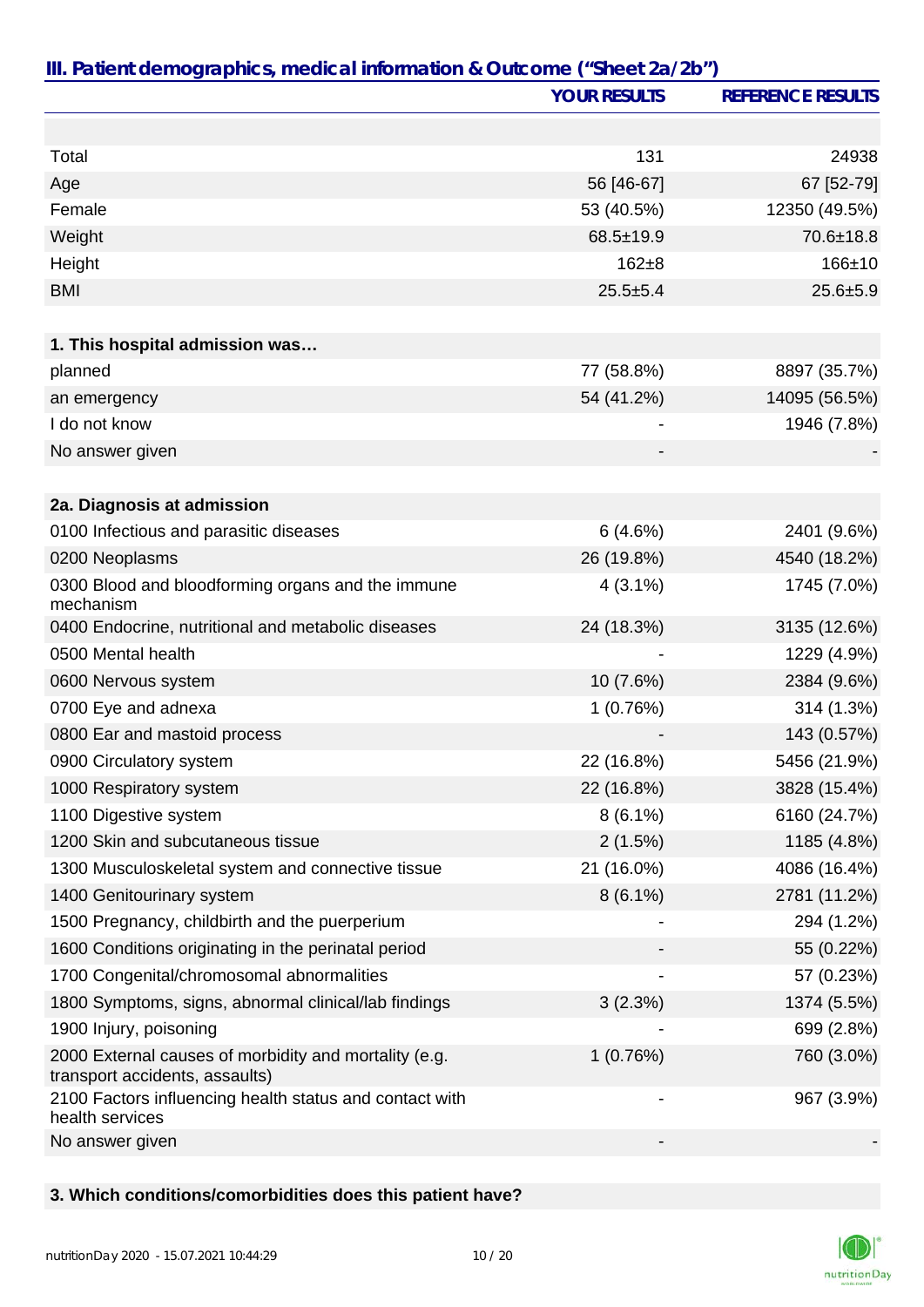| Cardiac insufficiency                                         | 32 (28.8%)  | 4815 (20.0%)  |
|---------------------------------------------------------------|-------------|---------------|
| Myocardial infarction                                         | 11 (9.8%)   | 1295 (5.4%)   |
| Chronic lung disease                                          | 22 (16.9%)  | 3095 (12.9%)  |
| Cerebral vascular disease                                     | $9(8.0\%)$  | 2104 (8.8%)   |
| Peripheral vascular disease                                   |             | 2576 (10.7%)  |
| Chronic liver disease                                         | $1(0.90\%)$ | 1387 (5.8%)   |
| Chronic kidney disease                                        | $9(8.1\%)$  | 2780 (11.6%)  |
| <b>Diabetes</b>                                               | 51 (41.8%)  | 5493 (22.8%)  |
| Cancer                                                        | 28 (24.8%)  | 5291 (22.0%)  |
| Infection                                                     | 10 (8.8%)   | 3401 (14.2%)  |
| Dementia                                                      |             | 1201 (5.0%)   |
| Major depressive disorder                                     |             | 1146 (4.8%)   |
| Other chronic mental disorder                                 |             | 1129 (4.7%)   |
| Other chronic disease                                         | 16 (14.0%)  | 6182 (25.7%)  |
| None                                                          | 23 (17.6%)  | 4918 (19.7%)  |
|                                                               |             |               |
| 4a. Previous operation during this hospital stay              |             |               |
| Yes, planned                                                  | 10 (7.6%)   | 4588 (18.4%)  |
| Yes, acute                                                    | 7(5.3%)     | 1540 (6.2%)   |
| <b>No</b>                                                     | 114 (87.0%) | 15619 (62.6%) |
| I do not know                                                 |             | 235 (0.94%)   |
| Missing                                                       |             | 2956 (11.9%)  |
|                                                               |             |               |
| Days since operation                                          | $2[1-6]$    | 4 [1-13]      |
|                                                               |             |               |
| 4b. Planned operation during this hospital stay               |             |               |
| Yes, today or tomorrow                                        | 42 (32.1%)  | 1928 (7.7%)   |
| Yes, later                                                    | 3(2.3%)     | 1364 (5.5%)   |
| No                                                            | 85 (64.9%)  | 17466 (70.0%) |
| I do not know                                                 |             | 777 (3.1%)    |
| Missing                                                       | 1(0.76%)    | 3403 (13.6%)  |
|                                                               |             |               |
| 5. Previous ICU admission during this hospital stay?<br>(Yes) | 27 (20.6%)  | 2367 (10.6%)  |
|                                                               |             |               |
| 6. Is this patient terminally ill?                            | 41 (31.3%)  | 1518 (6.1%)   |
|                                                               |             |               |
| 7. Fluid status                                               |             |               |
| Normal                                                        | 126 (96.2%) | 19053 (76.4%) |
| Overloaded                                                    | $4(3.1\%)$  | 1296 (5.2%)   |
| Dehydrated                                                    | 1(0.76%)    | 1231 (4.9%)   |
| I do not know                                                 |             | 3358 (13.5%)  |
| Missing                                                       |             |               |

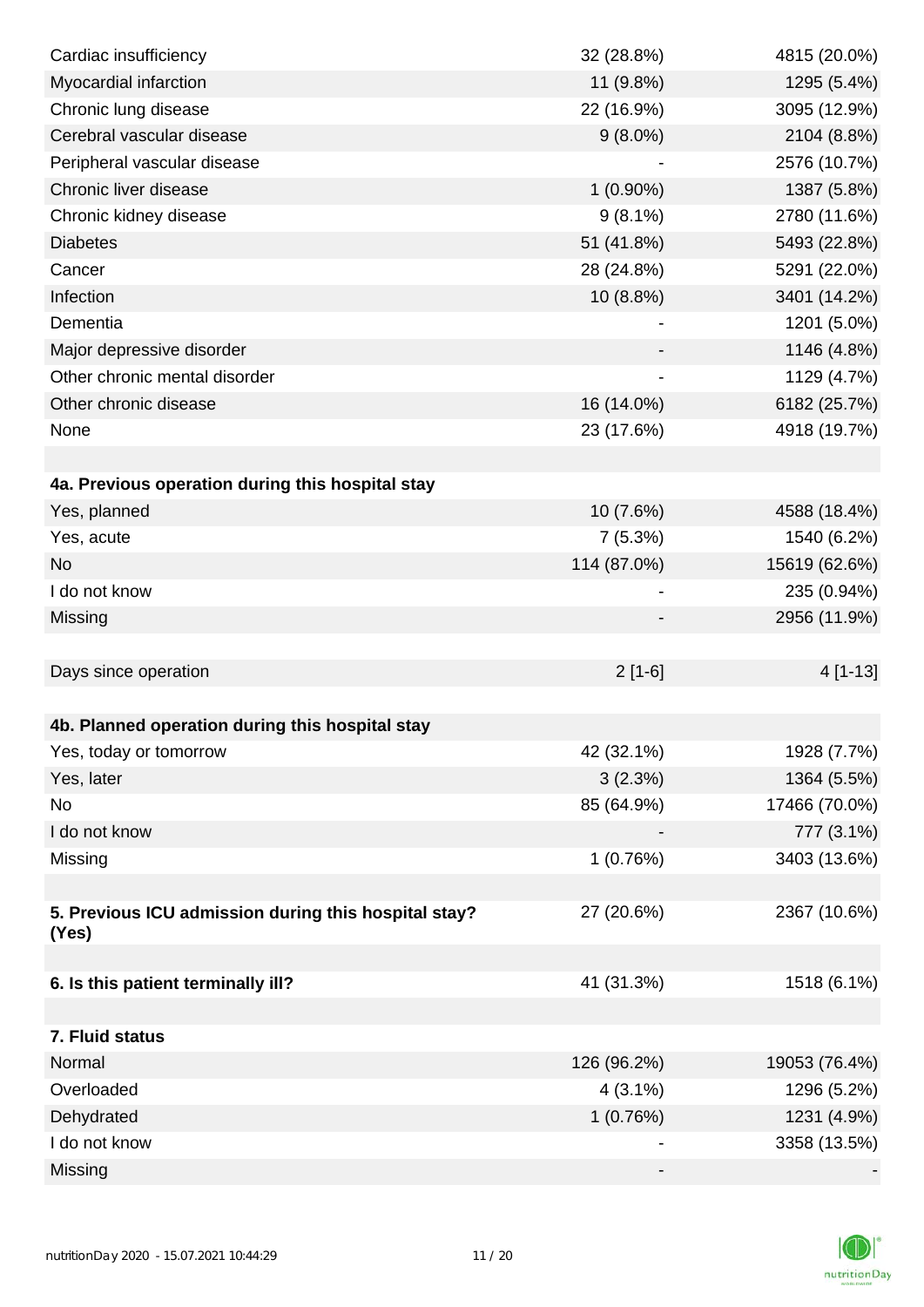| 8. Number of different medications planned                                               |             |               |
|------------------------------------------------------------------------------------------|-------------|---------------|
| Oral                                                                                     | $4[2-7]$    | $5[2-8]$      |
| Other                                                                                    | $3[1-6]$    | $2[1-4]$      |
|                                                                                          |             |               |
| 9. Was this patient identified as malnourished or at risk of malnutrition?               |             |               |
| Malnourished                                                                             | 10 (7.6%)   | 3162 (12.7%)  |
| At risk                                                                                  | 51 (38.9%)  | 4616 (18.5%)  |
| <b>No</b>                                                                                | 70 (53.4%)  | 15318 (61.4%) |
| I do not know                                                                            |             | 1842 (7.4%)   |
| Missing                                                                                  |             |               |
|                                                                                          |             |               |
| 10. IV Fluids                                                                            |             |               |
| Electrolyte solution (NaCl, Ringers lactate, etc)                                        | 103 (78.6%) | 8176 (32.8%)  |
| 5% Glucose solution                                                                      | 5(3.8%)     | 2128 (8.5%)   |
|                                                                                          |             |               |
| 11. Number of ONS drinks planned                                                         | $1$ [0-3]   | $0[0-0]$      |
|                                                                                          |             |               |
| 12. Nutrition intake                                                                     |             |               |
| Regular hospital food                                                                    | 115 (87.8%) | 15131 (60.7%) |
| Fortified/enriched hospital food                                                         | 97 (74.0%)  | 3290 (13.2%)  |
| Protein/energy supplement (e.g. ONS drinks)                                              | 63 (48.1%)  | 4070 (16.3%)  |
| <b>Enteral nutrition</b>                                                                 | 6(4.6%)     | 1106 (4.4%)   |
| Parenteral nutrition                                                                     | 2(1.5%)     | 1022 (4.1%)   |
| Special diet                                                                             | 68 (51.9%)  | 7501 (30.1%)  |
| None                                                                                     |             | 982 (3.9%)    |
|                                                                                          |             |               |
| 13a. All lines and Tubes                                                                 |             |               |
| <b>Central Venous</b>                                                                    | 7(5.3%)     | 2136 (9.6%)   |
| Peripheral venous access                                                                 | 112 (85.5%) | 11129 (49.9%) |
| Nasogastric                                                                              | 6(4.6%)     | 528 (2.4%)    |
| Nasojejunal                                                                              |             | 115 (0.52%)   |
| Nasoduadenal                                                                             | -           | 82 (0.37%)    |
| Enterostoma                                                                              |             | 100 (0.45%)   |
| Percutaneous endoscopy/surgical gastrostomy                                              |             | 216 (0.97%)   |
| Percutaneous endoscopy/surgical jejunostomy                                              |             | 91 (0.41%)    |
| None                                                                                     | 15 (11.5%)  | 11685 (46.9%) |
|                                                                                          |             |               |
| 13b. Were there complications with nutrition related lines<br>and tubes since admission? |             |               |
| Yes, previously                                                                          | $4(3.1\%)$  | 352 (1.4%)    |
| Yes, ongoing                                                                             | $4(3.1\%)$  | 210 (0.84%)   |
| <b>No</b>                                                                                | 121 (92.4%) | 18650 (74.8%) |
| I do not know                                                                            |             | 2030 (8.1%)   |
| Missing                                                                                  | 2(1.5%)     | 3696 (14.8%)  |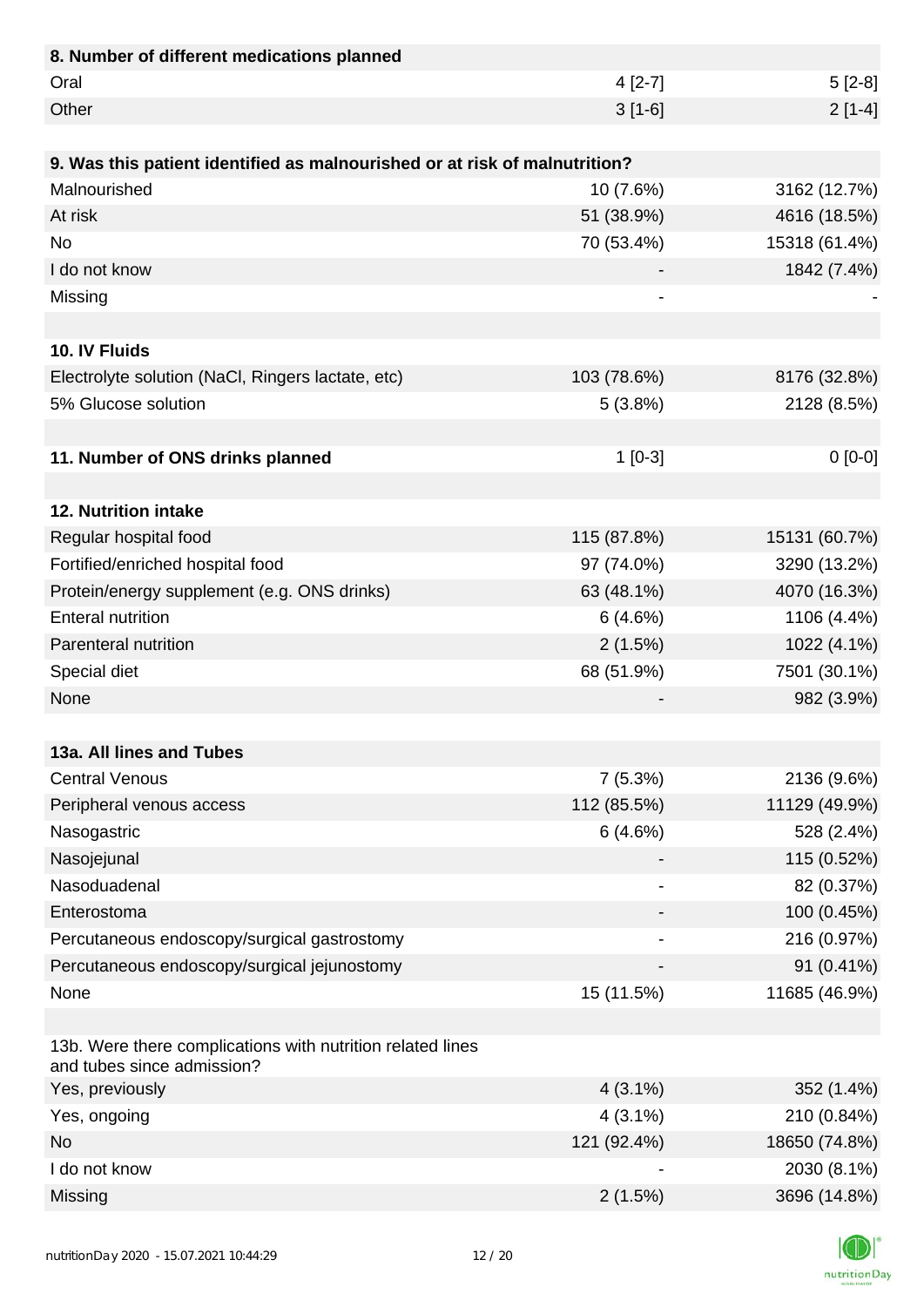| 14. Please indicate if any of the following was done for this patient since admission |             |               |
|---------------------------------------------------------------------------------------|-------------|---------------|
| Energy requirements were determined                                                   | 124 (94.7%) | 8591 (38.5%)  |
| Protein requirements were determined                                                  | 124 (94.7%) | 7723 (34.6%)  |
| Food/Nutrition intake was recorded in the patient record                              | 128 (97.7%) | 9521 (42.7%)  |
| Nutrition treatment plan was developed                                                | 127 (96.9%) | 8177 (36.6%)  |
| Nutrition expert was consulted                                                        | 129 (98.5%) | 8667 (38.8%)  |
| Malnutrition status is recorded in the patient record                                 | 113 (86.3%) | 7448 (33.4%)  |
| None                                                                                  |             |               |
|                                                                                       |             |               |
| 15a. Energy goal                                                                      |             |               |
| < 500 kcal                                                                            | 1(0.76%)    | 783 (3.1%)    |
| 500-999 kcal                                                                          |             | 194 (0.78%)   |
| 1000-1499 kcal                                                                        | 19 (14.5%)  | 1956 (7.8%)   |
| 1500-1999 kcal                                                                        | 90 (68.7%)  | 7632 (30.6%)  |
| >=2000 kcal                                                                           | 20 (15.3%)  | 2380 (9.5%)   |
| Not determined                                                                        | 1(0.76%)    | 7419 (29.7%)  |
| I do not know                                                                         |             | 1959 (7.9%)   |
| Missing                                                                               |             | 2615 (10.5%)  |
|                                                                                       |             |               |
| 15b. Energy intake                                                                    |             |               |
| $< 500$ kcal                                                                          | 3(2.3%)     | 1316 (5.3%)   |
| 500-999 kcal                                                                          | $8(6.1\%)$  | 938 (3.8%)    |
| 1000-1499 kcal                                                                        | 15 (11.5%)  | 2996 (12.0%)  |
| 1500-1999 kcal                                                                        | 87 (66.4%)  | 5568 (22.3%)  |
| >=2000 kcal                                                                           | 17 (13.0%)  | 1218 (4.9%)   |
| Not determined                                                                        | 1(0.76%)    | 7394 (29.6%)  |
| I do not know                                                                         |             | 2893 (11.6%)  |
| Missing                                                                               |             | 2615 (10.5%)  |
|                                                                                       |             |               |
| 16. Since admission, this patient's health status has                                 |             |               |
| Improved                                                                              | 54 (41.2%)  | 11443 (45.9%) |
| Deteriorated                                                                          | 3(2.3%)     | 1219 (4.9%)   |
| Remained the same                                                                     | 47 (35.9%)  | 6079 (24.4%)  |
| This patient has just been admitted                                                   | 27 (20.6%)  | 1466 (5.9%)   |
| I do not know                                                                         |             | 2116 (8.5%)   |
| Missing                                                                               |             | 2615 (10.5%)  |
|                                                                                       |             |               |
| Length of hospital stay (days)                                                        | 6 [4-11]    | 12 [6-23]     |
|                                                                                       |             |               |
| <b>Outcome Code</b>                                                                   |             |               |
| 1= Still in the hospital                                                              | 1(0.76%)    | 2515 (10.1%)  |
| 2= Transferred to another hospital                                                    |             | 534 (2.1%)    |
| 3= Transferred to long term care                                                      |             | 1049 (4.2%)   |
|                                                                                       |             |               |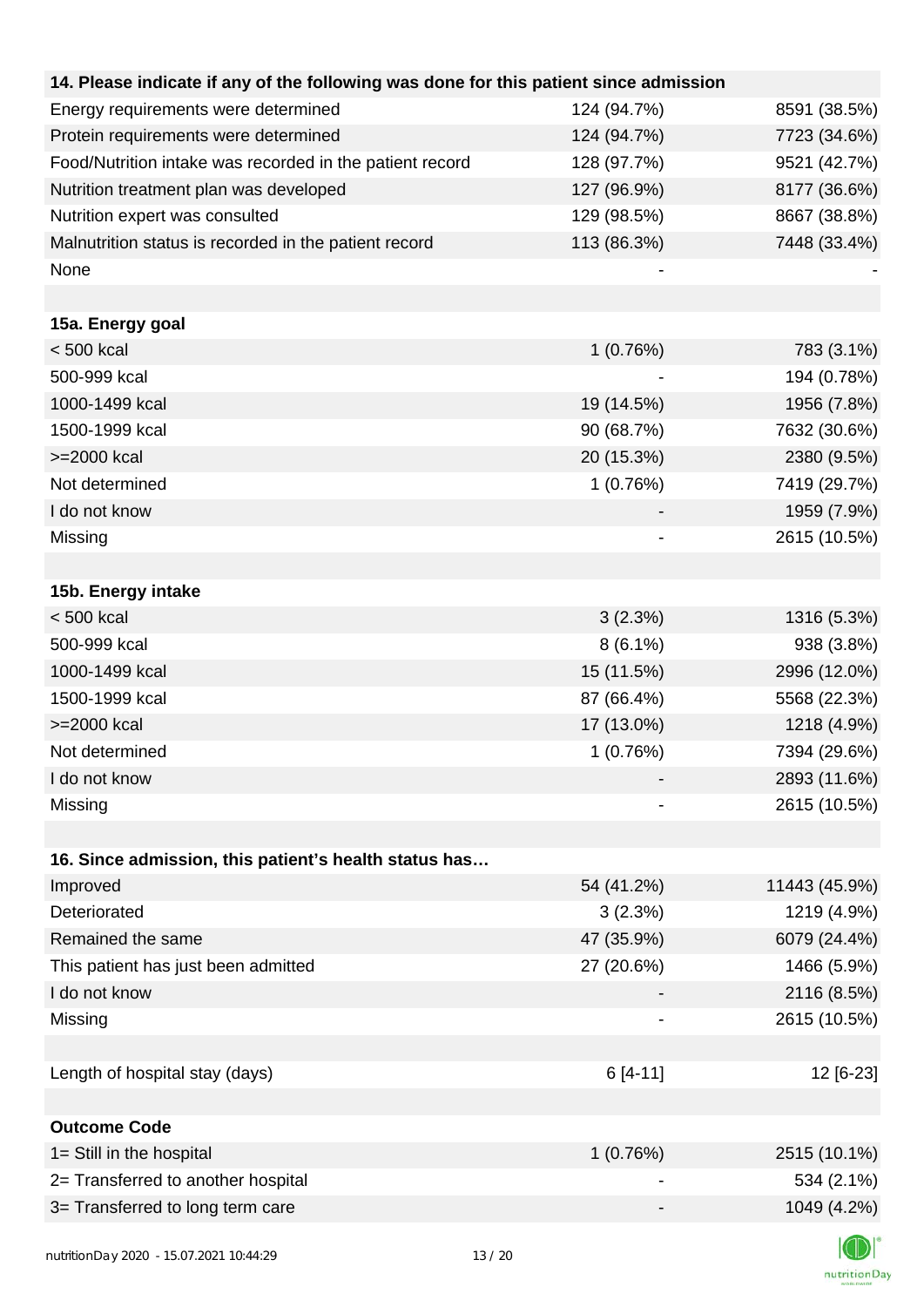| 4= Rehabilitation                    | 2(1.5%)     | 871 (3.5%)    |
|--------------------------------------|-------------|---------------|
| 5= Discharged home                   | 124 (94.7%) | 18594 (74.6%) |
| $6 = Death$                          | 3(2.3%)     | 785 (3.1%)    |
| $7 =$ Others                         | 1(0.76%)    | 410 (1.6%)    |
| Missing                              |             | 180 (0.72%)   |
|                                      |             |               |
| Readmitted since ND                  |             |               |
| $1 = No$                             | 124 (96.1%) | 16760 (76.8%) |
| 2= Yes, same hospital planned        | 2(1.6%)     | 1458 (6.7%)   |
| 3= Yes, same hospital unplanned      |             | 1363 (6.2%)   |
| 4= Yes, different hospital planned   |             | 114 (0.52%)   |
| 5= Yes, different hospital unplanned |             | 114 (0.52%)   |
| 6= Unknown                           |             | 481 (2.2%)    |
| Missing                              | 1(0.78%)    | 1471 (6.7%)   |

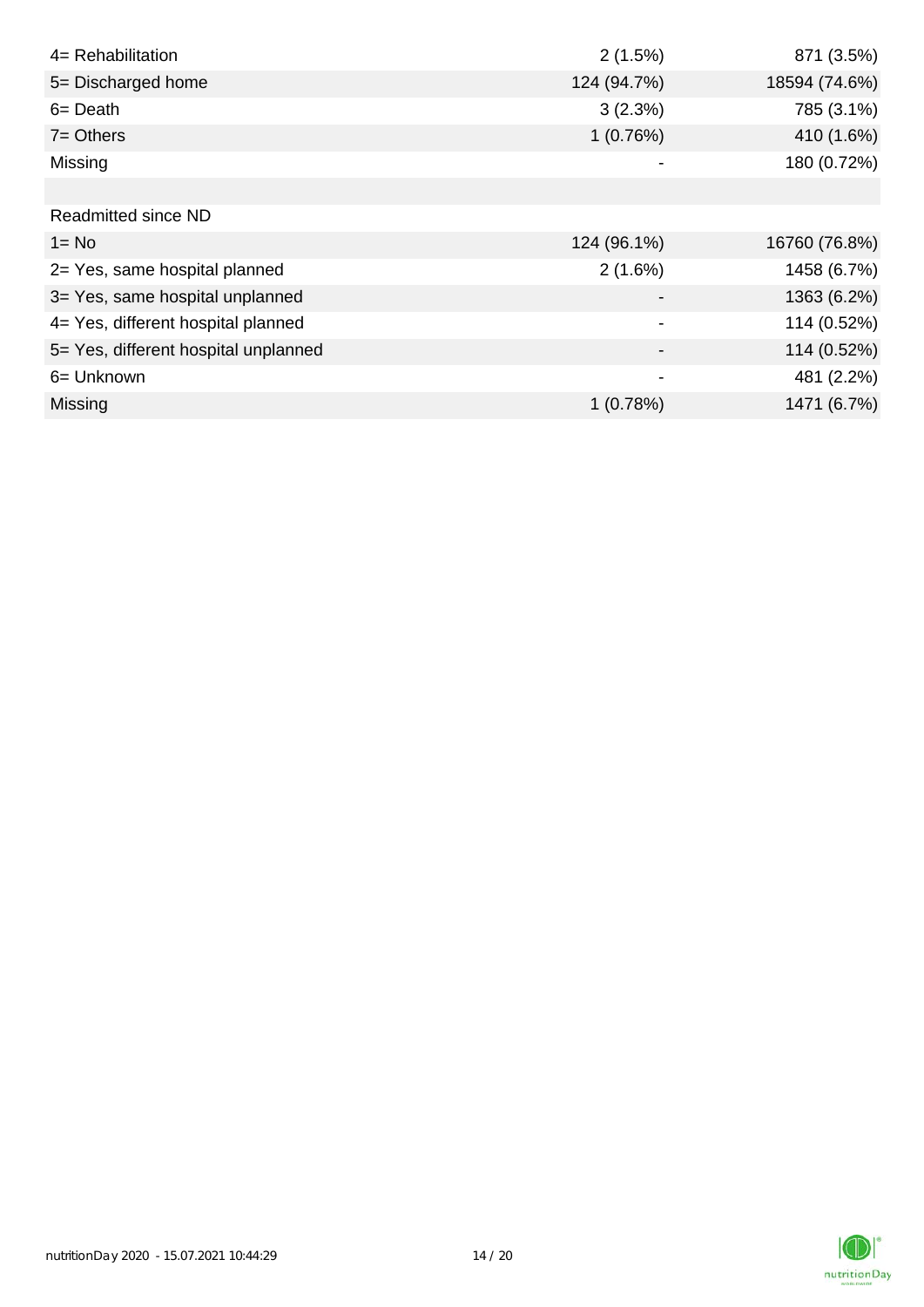| IV. Patient's perspective: Medical history, nutrition status & intake today ("Sheet 3a/3b") | <b>YOUR RESULTS</b> | <b>REFERENCE RESULTS</b> |
|---------------------------------------------------------------------------------------------|---------------------|--------------------------|
|                                                                                             |                     |                          |
|                                                                                             |                     |                          |
| 1. What are your typical dietary habits?                                                    |                     |                          |
| No special dietary habits                                                                   | 84 (65.1%)          | 15402 (63.5%)            |
| I am vegetarian                                                                             | 28 (21.7%)          | 445 (1.8%)               |
| I adhee to a vegan diet                                                                     | 1(0.78%)            | 160 (0.66%)              |
| I eat gluten-free diet                                                                      |                     | 204 (0.84%)              |
| I avoid added sugars                                                                        | 23 (17.8%)          | 3626 (14.9%)             |
| I avoid carbohydrates                                                                       | 20 (15.5%)          | 1383 (5.7%)              |
| I eat a low fat-diet                                                                        | 17 (13.2%)          | 2463 (10.2%)             |
| I am lactose intolerant                                                                     |                     | 809 (3.3%)               |
| Other special diet due to intolerances/allergies                                            | 2(1.6%)             | 416 (1.7%)               |
| Other                                                                                       | 8(6.2%)             | 1608 (6.6%)              |
| No answer given                                                                             |                     | 2801 (11.5%)             |
|                                                                                             |                     |                          |
| 2. Where did you live before your current hospital admission?                               |                     |                          |
| At home                                                                                     | 118 (91.5%)         | 19123 (78.8%)            |
| In a nursing home or other live-in facility                                                 |                     | 762 (3.1%)               |
| I was transferred from another hospital                                                     | 11 (8.5%)           | 1370 (5.6%)              |
| Other                                                                                       |                     | 330 (1.4%)               |
| Missing                                                                                     |                     | 2674 (11.0%)             |
| 3. In general, are you able to walk?                                                        |                     |                          |
| Yes                                                                                         | 97 (75.2%)          | 13831 (57.0%)            |
| Yes, with someone's help                                                                    | 25 (19.4%)          | 2252 (9.3%)              |
| Yes, independently using a cane, walker, or crutches                                        | 2(1.6%)             | 3228 (13.3%)             |
| No, I have a wheelchair                                                                     | 3(2.3%)             | 852 (3.5%)               |
| No, I am bedridden                                                                          | 2(1.6%)             | 1317 (5.4%)              |
| Missing                                                                                     |                     | 2779 (11.5%)             |
|                                                                                             |                     |                          |
| 4. In general, how would you say your health is?                                            |                     |                          |
| Very good                                                                                   | 11 (8.5%)           | 1712 (7.1%)              |
| Good                                                                                        | 76 (58.9%)          | 7821 (32.2%)             |
| Fair                                                                                        | 26 (20.2%)          | 8148 (33.6%)             |
| Poor                                                                                        | 15 (11.6%)          | 3099 (12.8%)             |
| Very poor                                                                                   | 1(0.78%)            | 710 (2.9%)               |
| Missing                                                                                     |                     | 2769 (11.4%)             |
|                                                                                             |                     |                          |
| 5. Over the last 12 months prior to your current hospital admission approximately           |                     |                          |
| how many times have you seen a doctor?                                                      | $2[0-3]$            | $5[2-10]$                |
| how many times have you been admitted to the                                                | $0 [0-1]$           | $1[0-2]$                 |

| hospital (Emergency room, any ward)? |  |
|--------------------------------------|--|
|                                      |  |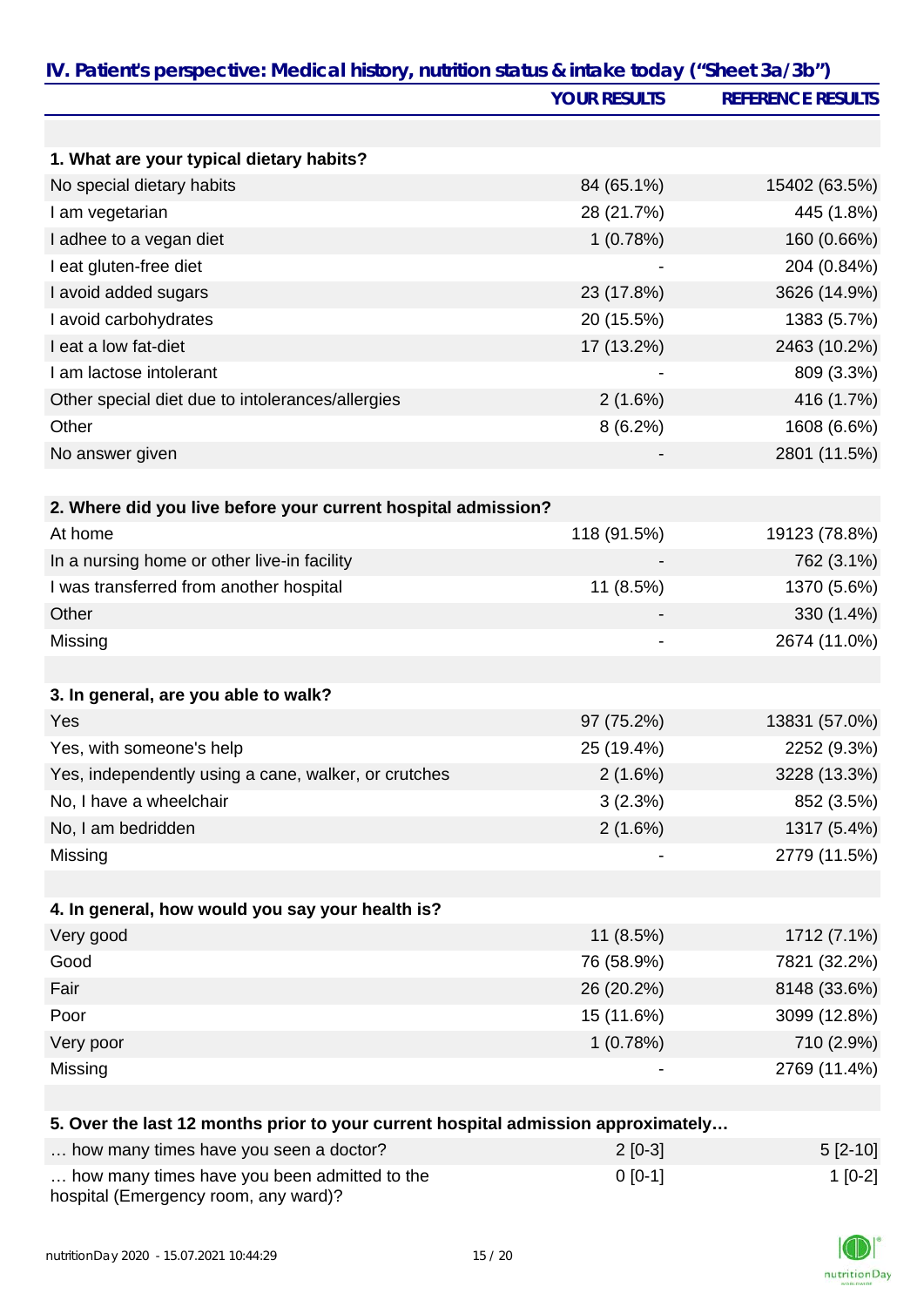| how many nights in total have you spent in hospital? | $0$ [0-2] | $6[0-16]$ |
|------------------------------------------------------|-----------|-----------|
|                                                      |           |           |

| 6. How many different medications do you take routinely each day (prior to hospitalisation)? |             |               |
|----------------------------------------------------------------------------------------------|-------------|---------------|
| $1 - 2$                                                                                      | 48 (37.2%)  | 4416 (18.2%)  |
| $3-5$                                                                                        | 35 (27.1%)  | 5773 (23.8%)  |
| More than 5                                                                                  | 12 (9.3%)   | 6835 (28.2%)  |
| None                                                                                         | 34 (26.4%)  | 3630 (15.0%)  |
| I do not know                                                                                |             | 820 (3.4%)    |
| Missing                                                                                      |             | 2785 (11.5%)  |
|                                                                                              |             |               |
| 7. Do you have health insurance?                                                             |             |               |
| Yes, private insurance only                                                                  | 46 (35.7%)  | 3823 (15.8%)  |
| Yes, public insurance only                                                                   | 17 (13.2%)  | 11203 (46.2%) |
| Yes, both                                                                                    | 14 (10.9%)  | 2662 (11.0%)  |
| None                                                                                         | 51 (39.5%)  | 2485 (10.2%)  |
| I prefer not to answer                                                                       |             | 986 (4.1%)    |
| Missing                                                                                      | 1(0.78%)    | 3100 (12.8%)  |
|                                                                                              |             |               |
| 8. What was your weight 5 years ago?                                                         | 65 [58-75]  | 72 [62-85]    |
| I do not know                                                                                | 36 (27.9%)  | 5440 (22.4%)  |
|                                                                                              |             |               |
| 9a. Have you lost weight within the last 3 months?                                           |             |               |
| Yes, intentionally                                                                           | 6(4.7%)     | 2202 (9.1%)   |
| Yes, unintentionally                                                                         | 36 (27.9%)  | 9411 (38.8%)  |
| No, my weight stayed the same                                                                | 63 (48.8%)  | 7247 (29.9%)  |
| No, I gained weight                                                                          | 17 (13.2%)  | 2760 (11.4%)  |
| I do not know                                                                                | 6(4.7%)     | 2195 (9.0%)   |
| Missing                                                                                      | 1(0.78%)    | 444 (1.8%)    |
|                                                                                              |             |               |
| 9b. If yes, how many kg did you lose?                                                        | $5[4-5]$    | $6[4-10]$     |
| I do not know                                                                                | 5(11.9%)    | 1851 (15.9%)  |
|                                                                                              |             |               |
| 10. Did you know about your hospitalisation two days<br>before admission? (Yes)              | 75 (60.0%)  | 8227 (39.7%)  |
|                                                                                              |             |               |
| 11. Please indicate if you                                                                   |             |               |
| were weighed at admission                                                                    | 111 (86.7%) | 12540 (58.3%) |
| were informed about your nutrition status                                                    | 127 (99.2%) | 7803 (36.5%)  |
| were informed about nutrition care options                                                   | 126 (97.7%) | 7174 (33.6%)  |
| received special nutrition care                                                              | 113 (89.7%) | 6955 (32.7%)  |
|                                                                                              |             |               |
|                                                                                              |             |               |

| 12. How well have you eaten in the week before you were admitted to the hospital? |            |               |  |
|-----------------------------------------------------------------------------------|------------|---------------|--|
| More than normal                                                                  | 14 (10.9%) | 1099 (4.5%)   |  |
| Normal                                                                            | 88(68.2%)  | 14509 (60.0%) |  |

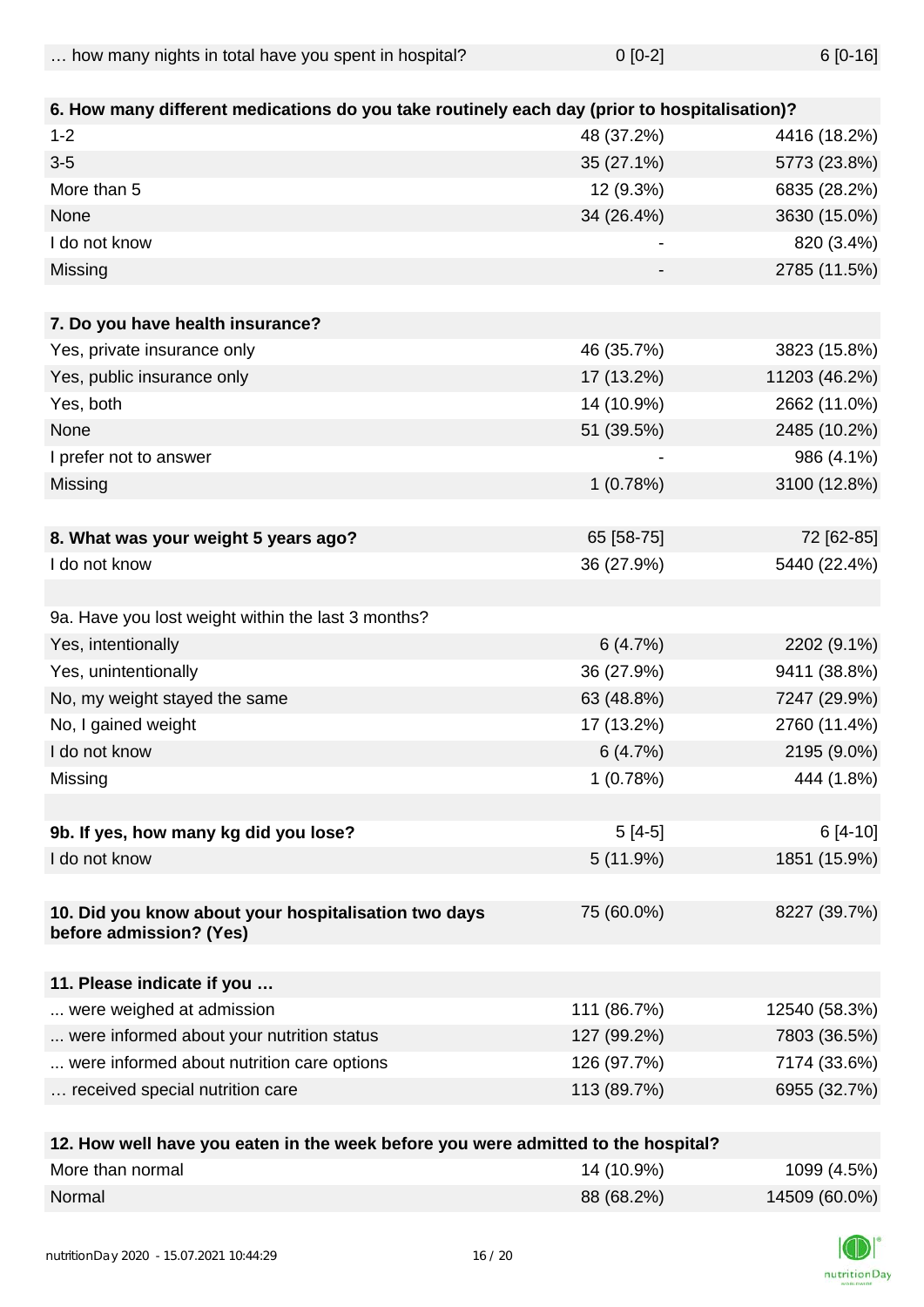| About 3/4 of normal                                                            | 12 (9.3%)   | 2651 (11.0%)  |
|--------------------------------------------------------------------------------|-------------|---------------|
| About half of normal                                                           | 10 (7.8%)   | 3062 (12.7%)  |
| About a quarter to nearly nothing                                              | $4(3.1\%)$  | 2263 (9.4%)   |
| I do not know                                                                  | 1(0.78%)    | 231 (0.96%)   |
| Missing                                                                        |             | 362 (1.5%)    |
|                                                                                |             |               |
| 13. In general, how satisfied are you with the food at the hospital?           |             |               |
| Very satisfied                                                                 | 54 (41.9%)  | 5394 (22.3%)  |
| Somewhat satisfied                                                             | 44 (34.1%)  | 7204 (29.8%)  |
| <b>Neutral</b>                                                                 | 30 (23.3%)  | 4214 (17.4%)  |
| <b>Dissatisfied</b>                                                            |             | 1854 (7.7%)   |
| Very dissatisfied                                                              | 1(0.78%)    | 673 (2.8%)    |
| I do not know                                                                  |             | 1694 (7.0%)   |
| Missing                                                                        |             | 3144 (13.0%)  |
|                                                                                |             |               |
| 14. Did you get any help with eating TODAY?                                    |             |               |
| Yes, from family or friends                                                    | 44 (34.1%)  | 2177 (9.0%)   |
| Yes, from hospital staff                                                       | 34 (26.4%)  | 1475 (6.1%)   |
| <b>No</b>                                                                      | 50 (38.8%)  | 16830 (69.6%) |
| I do not know                                                                  | 1(0.78%)    | 282 (1.2%)    |
| Missing                                                                        |             | 3413 (14.1%)  |
|                                                                                |             |               |
| 15. Were you able to eat without interruption TODAY?                           | 109 (86.5%) | 15256 (74.7%) |
| (Yes)                                                                          |             |               |
|                                                                                |             |               |
| 16a. Please indicate how much hospital food you ate for lunch or dinner TODAY: |             |               |
| About all                                                                      | 88 (68.2%)  | 11133 (46.0%) |
| 1/2                                                                            | 33 (25.6%)  | 6143 (25.4%)  |
| 1/4                                                                            | $5(3.9\%)$  | 3103 (12.8%)  |
| Nothing                                                                        | 3(2.3%)     | 2802 (11.6%)  |
| Missing                                                                        |             | 996 (4.1%)    |
|                                                                                |             |               |
| 16b. The portion size of the meal I ordered TODAY was                          |             |               |
| Standard                                                                       | 103 (79.8%) | 13732 (56.8%) |
| Smaller                                                                        | 18 (14.0%)  | 2093 (8.7%)   |
| Larger                                                                         | 2(1.6%)     | 1046 (4.3%)   |
| I do not know                                                                  | 2(1.6%)     | 2302 (9.5%)   |
| Missing                                                                        | $4(3.1\%)$  | 5004 (20.7%)  |
|                                                                                |             |               |
| 17. If you did not eat everything of your meal, please tell us why:            |             |               |
| I did not like the type of food offered                                        | 2(4.9%)     | 1945 (16.1%)  |
| I did not like the smell/taste of the food                                     |             | 1480 (12.3%)  |
| The food did not fit my cultural/religious preferences                         | 1(2.4%)     | 127 (1.1%)    |
| The food was too hot                                                           |             | 54 (0.45%)    |

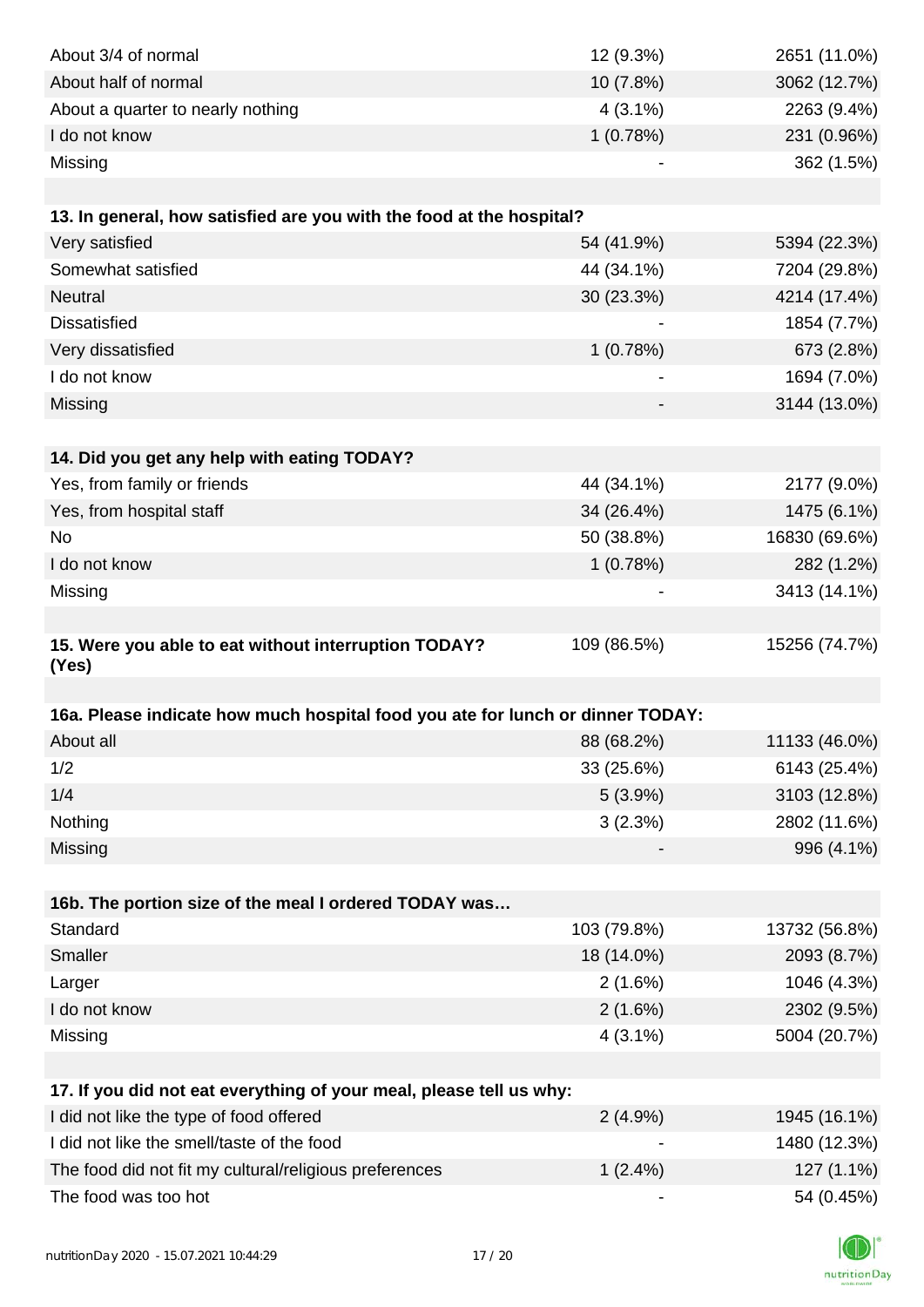|                          | 281 (2.3%)   |
|--------------------------|--------------|
| $\overline{\phantom{a}}$ | 105 (0.87%)  |
| 11 (26.8%)               | 1991 (16.5%) |
| 24 (58.5%)               | 3586 (29.8%) |
| 3(7.3%)                  | 716 (5.9%)   |
| $4(9.8\%)$               | 1383 (11.5%) |
| 10 (24.4%)               | 984 (8.2%)   |
| $4(9.8\%)$               | 740 (6.1%)   |
| $1(2.4\%)$               | 191 (1.6%)   |
| $1(2.4\%)$               | 1088 (9.0%)  |
| $\overline{\phantom{0}}$ | 733 (6.1%)   |
| $\blacksquare$           | 124 (1.0%)   |
| 11 (26.8%)               | 1823 (15.1%) |
|                          |              |

|  | 18. Enter the number of glasses/cups of the drinks you consumed in the last 24 hours |  |  |  |  |
|--|--------------------------------------------------------------------------------------|--|--|--|--|
|--|--------------------------------------------------------------------------------------|--|--|--|--|

| Water                                                               | $7[6-10]$                | $3[2-6]$     |  |  |
|---------------------------------------------------------------------|--------------------------|--------------|--|--|
| Tea                                                                 | $2[2-2]$                 | $1[0-3]$     |  |  |
| Coffee                                                              | $0 [0-1]$                | $1[1-2]$     |  |  |
| <b>Milk</b>                                                         | $2[1-2]$                 | $1[0-1]$     |  |  |
| Fruit juice                                                         | $0 [0-1]$                | $1[0-2]$     |  |  |
| Soft drinks                                                         | $0 [0-0]$                | $0[0-1]$     |  |  |
| Nutrition drink                                                     | $1[0-4]$                 | $0[0-1]$     |  |  |
| Other                                                               | $0[0-1]$                 | $0[0-1]$     |  |  |
|                                                                     |                          |              |  |  |
| 19a. Did you eat any food apart from hospital food<br><b>TODAY?</b> | 19 (16.0%)               | 5831 (29.2%) |  |  |
|                                                                     |                          |              |  |  |
| 19b. If yes, what did you eat?                                      |                          |              |  |  |
| Sweet snacks                                                        | $\overline{\phantom{a}}$ | 1820 (31.2%) |  |  |
| Salty snacks                                                        | -                        | 645 (11.1%)  |  |  |
| Homemade food                                                       | 6(31.6%)                 | 896 (15.4%)  |  |  |
| <b>Fruits</b>                                                       | 14 (73.7%)               | 2357 (40.4%) |  |  |
| Dairy products                                                      | 1(5.3%)                  | 686 (11.8%)  |  |  |
| Food delivered/restaurant                                           |                          | 272 (4.7%)   |  |  |
| Sandwich                                                            | 2(10.5%)                 | 347 (6.0%)   |  |  |
| Other                                                               |                          | 795 (13.6%)  |  |  |
|                                                                     |                          |              |  |  |
| 20 How has your food intake changed since your hospital admission?  |                          |              |  |  |

| <u>ZU. HOW HAS YOUI TOOU INLANE CHANGED SINCE YOUI HOSPILAI AUNISSION A</u> |            |              |  |  |
|-----------------------------------------------------------------------------|------------|--------------|--|--|
| Increased                                                                   | 36 (27.9%) | 3329 (13.8%) |  |  |
| Decreased                                                                   | 17 (13.2%) | 6808 (28.2%) |  |  |
| Stayed the same                                                             | 74 (57.4%) | 9055 (37.5%) |  |  |
| I do not know                                                               | 1(0.78%)   | 1479 (6.1%)  |  |  |
| Missing                                                                     | 1(0.78%)   | 3506 (14.5%) |  |  |

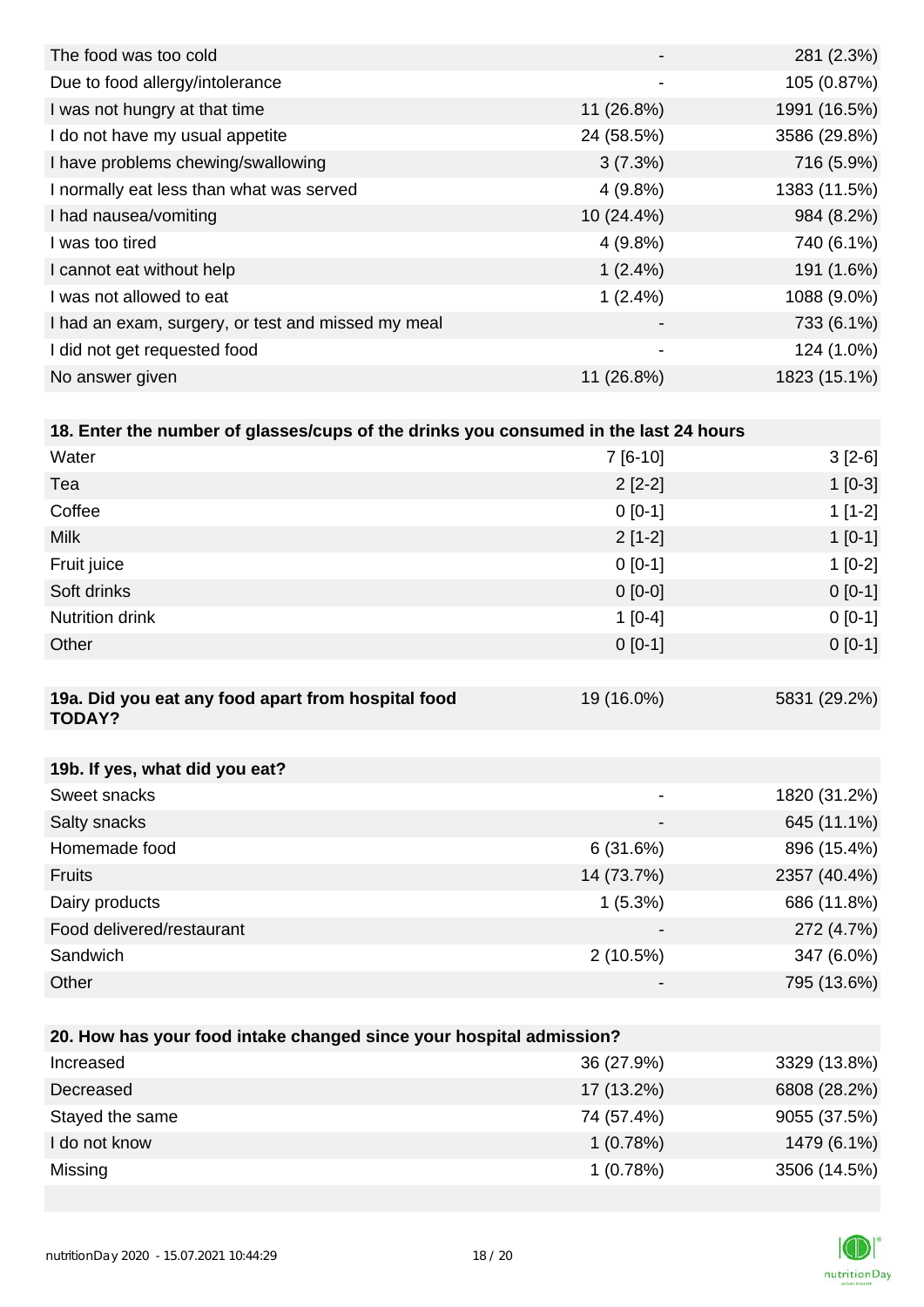| 21. TODAY I feel                                     |            |               |
|------------------------------------------------------|------------|---------------|
| Stronger than at admission                           | 43 (33.3%) | 10558 (43.7%) |
| Weaker than at admission                             | $4(3.1\%)$ | 4610 (19.1%)  |
| Same as at admission                                 | 51 (39.5%) | 6833 (28.3%)  |
| I was admitted today                                 | 30 (23.3%) | 576 (2.4%)    |
| I do not know                                        |            | 1178 (4.9%)   |
| Missing                                              | 1(0.78%)   | 422 (1.7%)    |
|                                                      |            |               |
| 22. Can you walk without assistance TODAY?           |            |               |
| Yes                                                  | 85 (65.9%) | 14229 (58.9%) |
| No, only with assistance                             | 31 (24.0%) | 5989 (24.8%)  |
| No, I stay in bed                                    | 13 (10.1%) | 2912 (12.0%)  |
| Missing                                              |            | 1047 (4.3%)   |
|                                                      |            |               |
| 23. Did anyone help you complete this questionnaire? | 88 (68.8%) | 13801 (65.2%) |